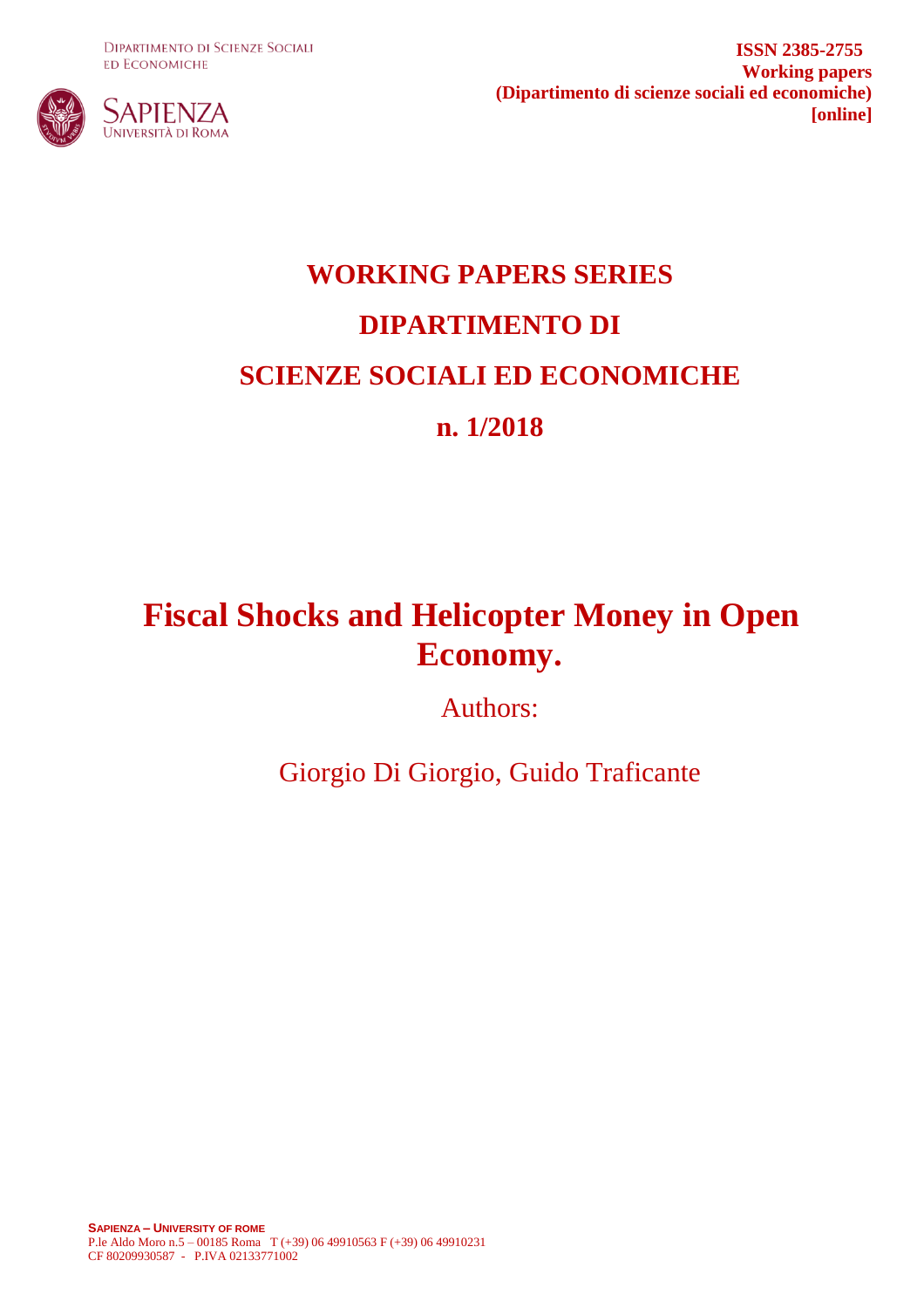## Fiscal Shocks and Helicopter Money in Open Economy<sup>∗</sup>

Giorgio Di Giorgio

Guido Traficante

LUISS Guido Carli and CASMEF

European University of Rome and CASMEF

November 27, 2017

#### Abstract

We study the effects of expansionary fiscal shocks in a two-country DSGE model with perpetual youth. We consider two alternative financing regimes, monetary financing and debt financing, and find that a money-financed fiscal stimulus is more expansionary on output and inflation. We investigate how the transmission mechanism is related to the open-economy dimension and how structural parameters affect macroeconomic dynamics.

JEL classification: E32, E52, F41, F42. Keywords: Exchange Rate, Fiscal Shocks, Helicopter Drop.

<sup>∗</sup>We acknowledge financial support from the Italian Ministry of University and Research (PRIN 2015 "The Architecture of Markets and Institutions after the Crisis: Theoretical Foundations and Policy Implications".). We thank Chiara Guerello, Filippo Natoli, Salvatore Nisticò, Alessandro Notarpietro, Federico Nucera, Chiara Punzo, Pietro Reichlin, Natasha Rovo, Ugo Zannini, all the participants at the 5th Workshop in Macro, Banking and Finance (Catholic University, Milan) and seminar participants at LUISS. Usual disclaimers apply. G. Di Giorgio: LUISS Guido Carli, viale Romania 32, 00197 - Rome, Italy, email: [gdg'at'luiss.it](mailto:gdg@luiss.it). G. Traficante: Universit`a Europea di Roma, via degli Aldobrandeschi 190, 00163 Rome, email: [guido.traficante'at'unier.it](mailto:guido.traficante@unier.it)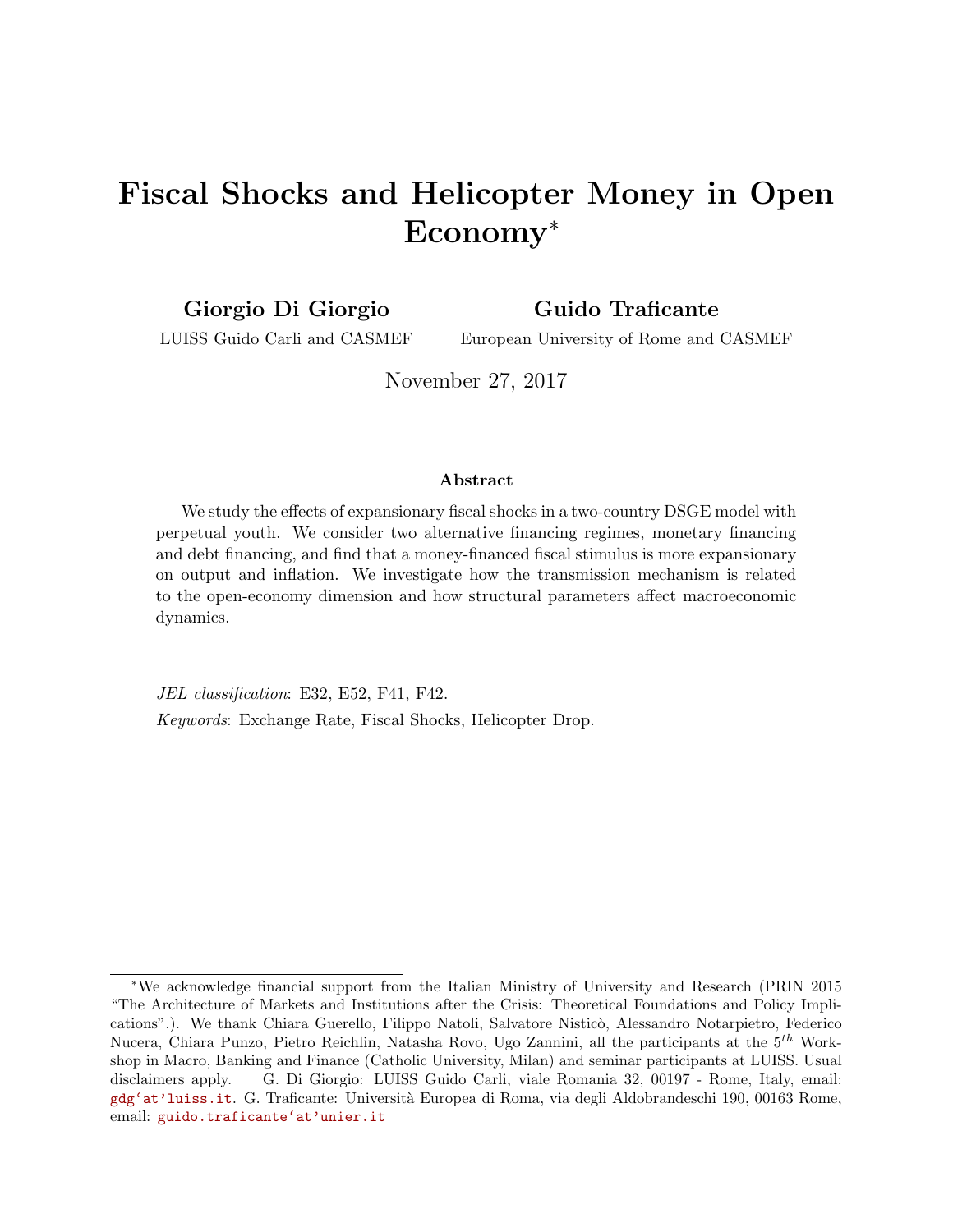### 1 Introduction

One of the relevant consequences of the recent economic and financial crises regarded the severe challenges imposed to the modus operandi of monetary policy. Throughout the world, central banks have first reduced interest rates to very low levels and then experienced many new tools of intervention. Such changes occurred notwithstanding the wide consensus reached both in the literature and in monetary policy practice at the start of the new millennium as to best conduct central banking. The Federal Reserve reacted to the subprime mortgage crisis by creating innovative facilities to provide liquidity to financial markets and institutions, before starting a long series of quantitative easing programs that quintupled its balance sheet with respect to the 2007 level. The European Central Bank moved first by simply modifying the technical features of some of its instruments (mainly the maturity of open market operations and collateral requirements) before undertaking a true cultural revolution in 2015 with the adoption of a quantitative easing policy. More in general, most central banks have used "unconventional" policy tools (including negative interest rates) to face the extraordinary challenges induced by the financial turmoils.

During the Great Recession many governments also relied on fiscal policies in order to sustain aggregate demand. Such interventions increased structural deficits and, in turn, public debts. At the end of 2014, according to the BIS, issuances of government debt were eighty percent higher at a global level with respect to 2007. Such macroeconomic policies, however, were not always successful in helping a rapid recovery in aggregate demand. In particular, output, employment and inflation have not reached their target level for a long time on both sides of the Atlantic. This is also probably due to the scarce or absent coordination between monetary and fiscal policies. This scenario has revived the interest in additional policy measures that may stimulate the economy without using the nominal interest rates and without inducing further increases in government debt. Recently, Lord Turner revived the idea of a "helicopter drop", i.e. an injection of outside money into the economy. Such expansion in the central bank balance sheet could take on different forms, going from the original paradigm of Milton Friedman (1948, 1969), implemented with a direct transfer to bank, fiscal or pension accounts, to a money-financed fiscal stimulus, as a more effective response to cope with stagnating economy and inflation below target. Buiter (2014), Giavazzi and Tabellini (2014), Reichlin, Turner and Woodford (2013) and Galí (2017) consider the effectiveness of a fiscal stimulus financed through money creation, requiring neither an increase in the stock of government debt nor higher taxes, current or future. In particular, Galì (2017) uses a baseline closed-economy DSGE model that does not offer a realistic quantitative analysis of the effects of a money-financed fiscal stimulus, but assesses its qualitative implications in comparison to other financing schemes. He shows that a money-financed fiscal stimulus induces larger output levels than a debt-financed one. In a model with heterogenous agents, Punzo and Rossi (2016) compare the redistributive effects of the two financing schemes when government increases public spending.

In this paper we study a money-financed fiscal stimulus in a two country DSGE model. We investigate the effects of an increase in government spending and of a tax cut and compare the macroeconomic dynamics with the ones following a standard debt-financing scheme. Our analysis contributes to the literature in two dimensions. First, following Di Giorgio and Nisticò  $(2007, 2013)$ , we consider a perpetual youth structure of the demand side of the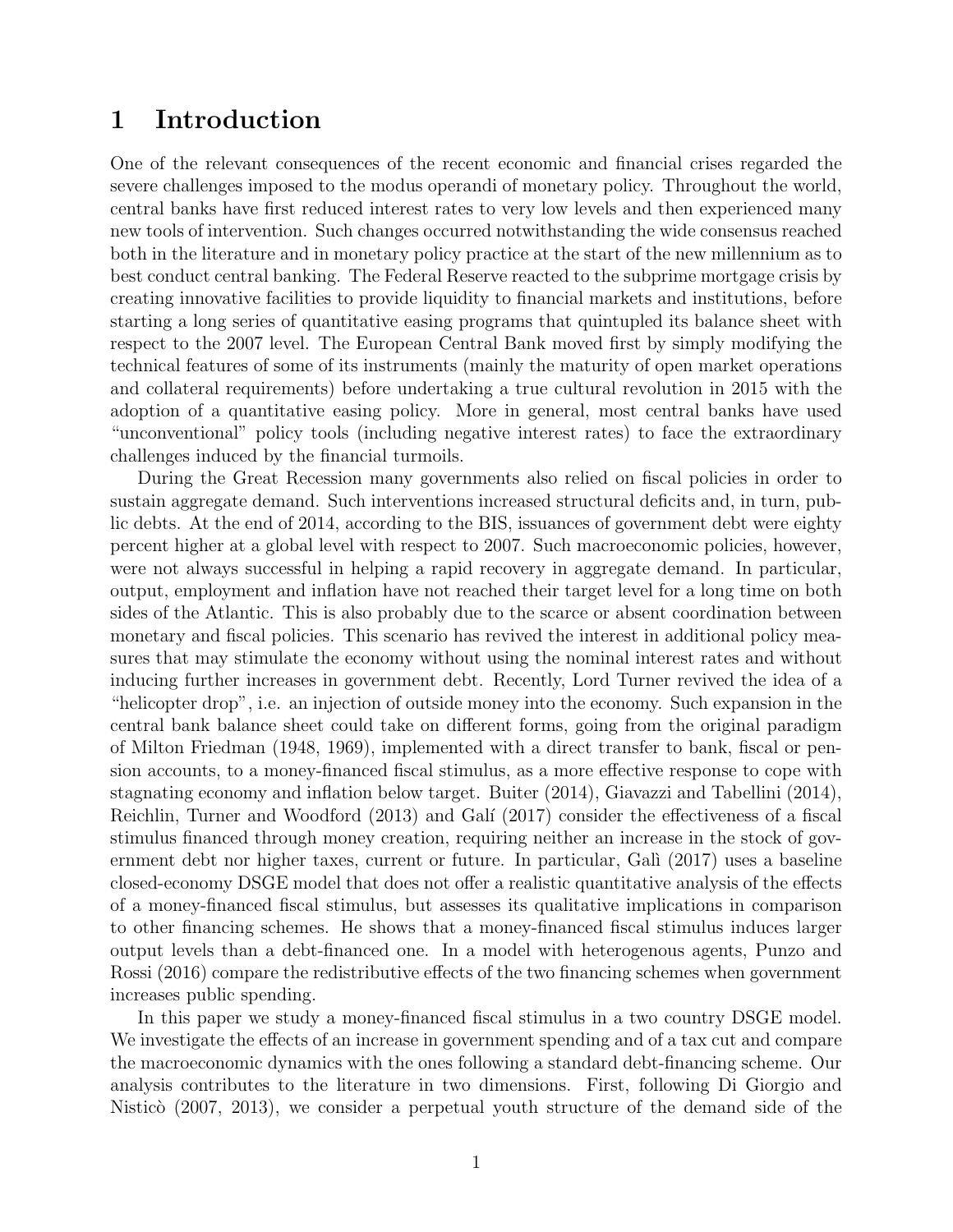economy to break Ricardian equivalence. In such an environment fiscal policy can produce relevant wealth effects because of the coexistence into the economy of heterogenous agents. This framework also allows for a richer investigation of different fiscal policies and financing schemes with respect to representative agent models which imply fiscal policy neutrality. Second, our analysis is conducted in a fully specified two-country DSGE model to explore the international transmission of fiscal shocks. In this framework, the real exchange rate and the terms of trade affect primary deficits and the supply-side through their effect on marginal costs. This is in addition to the standard demand effect on consumption. Moreover, in our model net foreign assets are an important determinant of private consumption because of the perpetual-youth structure. Such dynamics are critically affected by the mechanism used to finance fiscal expansion.

Our paper is linked to the large theoretical literature on the effects of fiscal policy in open economy that started with the Redux model of Obstfeld and Rogoff (1995). This strand of literature highlights that the international transmission of fiscal shocks is deeply affected by the degree of home bias in government consumption and the way in which monetary policy is conducted (see Ganelli, 2005 and Di Giorgio, Nisticò, and Traficante, 2015). Corsetti and Pesenti (2001) and Devereux and Engel (2003) develop standard DSGE open-economy models where balanced-budget fiscal expansions lead to an appreciation of the exchange rate. Most of the recent empirical evidence shows, however, that the exchange rate depreciates after a positive fiscal shock (see for example Bénétrix and Lane, 2013). Di Giorgio, Nisticò and Traficante (2017) discuss how it is possible to reconcile such evidence with the theoretical literature and provide a model coherent with the former by assuming a positive spillover effect of government consumption on private sector productivity.

With respect to the recent literature on the fiscal role of monetary policy, in this paper we find that a money-financed fiscal stimulus is generally more expansionary. It is, however, less powerful with respect to a closed economy setting because of the counteracting effect induced, in an open economy, by the appreciation in the real exchange rate that limits the initial expansion of the primary deficit. We analyze the qualitative implications of the model highlighting the international transmission of the different adopted policies and the role played by the most relevant structural features and parameters.

The rest of the paper is organized in the following way. Section 2 presents the two-country non-Ricardian DSGE model. In Section 3 we provide a numerical simulation of the effects of fiscal expansions on key macroeconomic variables, for different degrees of coordination and financing schemes. Section 4 concludes.

## 2 The Model

The world economy consists of two structurally symmetric countries,  $H$  and  $F$ , of equal size. Households, in each country, supply labor inputs to firms and demand a bundle of consumption goods consisting of both home and foreign goods. The productive sector produces a continuum of perishable goods, in the interval [0, 1], which are differentiated across countries and with respect to one another. There are nominal rigidities in the form of a Calvo (1983) pricesetting mechanism and we break Ricardian equivalence through a perpetual-youth structure of the demand side of the economy, along the lines of Di Giorgio and Nisticò (2007, 2013).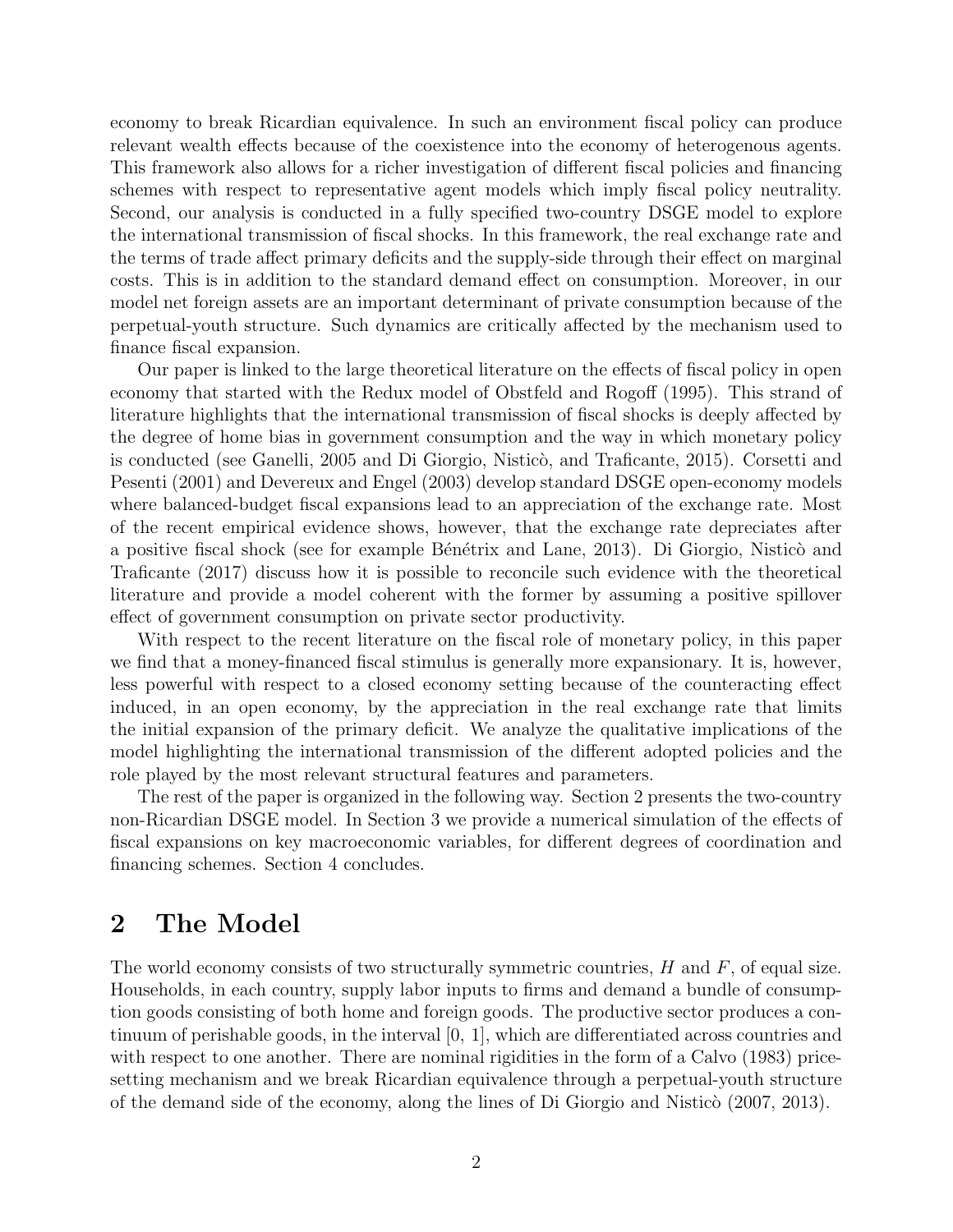In country H we consider two coordination schemes between fiscal and monetary policy. If fiscal policy is financed by debt or taxes, the central bank sets the short-term interest rate through a Taylor-type feedback rule, while, in the case of monetary financing, the interest rate adjusts accordingly to guarantee equilibrium in the money market. Country F controls the short-term interest rate through a Taylor-type feedback rule and has a balanced budget.

#### 2.1 The Demand Side

We adopt a discrete-time stochastic version of the perpetual youth model introduced by Blanchard (1985) and Yaari (1965). Each period, in each country, a constant share  $\gamma$  of traders in the financial markets is randomly replaced by newcomers with zero-financial wealth; from that period onward, these newcomers start trading in the financial markets and face a constant probability  $\gamma$  of being replaced as the next period begins. Consumers have logutility preferences over consumption  $C_t$ , real money balances  $M_t/P_t$  and leisure  $1 - L_t$ , supply labor services in a domestic competitive labor market and demand consumption goods. Consequently, each domestic household belonging to cohort j maximizes the following utility function

$$
E_0 \sum_{t=0}^{\infty} \beta^t (1 - \gamma)^t \left[ \log C_t(j) + \delta \log(1 - L_t(j)) + \chi \log \left( \frac{M_t(j)}{P_t} \right) \right]
$$

subject to the flow budget constraint

$$
P_{t}C_{t}(j) + E_{t}\{\mathcal{F}_{t,t+1}^{H}Q_{H,t}(j)\} + B_{H,t}(j) + \mathcal{E}_{t}B_{F,t}(j) + M_{t}(j) \le
$$
  
 
$$
\leq \frac{1}{1-\gamma} \left[ (1+i_{t-1})B_{H,t-1}(j) + \mathcal{E}_{t}(1+i_{t-1}^{*})B_{F,t-1}(j) + Q_{H,t-1}(j) + M_{t-1}(j) \right] + W_{t}L_{t}(j) + P_{t}D_{t}(j) - P_{t}T_{t}(j) \quad (1)
$$

where  $\beta$  represents the discount factor,  $B_{i,t}$  ( $i = H, F$ ) denotes two internationally traded riskless zero-coupon nominal bonds issued in the two currencies by the governments to finance their budget deficits,  $Q_{H,t}(j)$  denotes cohort j's holdings of the portfolio of state-contingent assets, denominated in domestic currency, for which the relevant discount factor pricing oneperiod claims is  $\mathcal{F}_{t,t+1}^H$  $\mathcal{F}_{t,t+1}^H$  $\mathcal{F}_{t,t+1}^H$ .<sup>1</sup> Moreover,  $D_t(j) \equiv \int_0^1 D_t(h,j) dh$  denotes j's claims on real profits from domestic firms and  $T_t(j)$  are real lump-sum taxes levied by the domestic fiscal authority on household j.

The consumption index for a household belonging to cohort  $j$  is a CES bundle of domestic and imported goods:

$$
C(j) = \left[ \kappa^{\frac{1}{\theta}} C_H(j)^{\frac{\theta - 1}{\theta}} + (1 - \kappa)^{\frac{1}{\theta}} C_F(j)^{\frac{\theta - 1}{\theta}} \right]^{\frac{\theta}{\theta - 1}}
$$
(2)

$$
C^*(j) = \left[ (1 - \kappa)^{\frac{1}{\theta}} C_H^*(j)^{\frac{\theta - 1}{\theta}} + \kappa^{\frac{1}{\theta}} C_F^*(j)^{\frac{\theta - 1}{\theta}} \right]^{\frac{\theta}{\theta - 1}}
$$
(3)

where  $\theta > 0$  measures the elasticity of substitution between Home and Foreign goods and there is home bias in consumption ( $\kappa > 0.5$ ). The consumption sub-indexes  $C_i(j)$  and

<span id="page-4-0"></span><sup>&</sup>lt;sup>1</sup>Given the assumption of complete domestic markets, the stochastic discount factor is unique.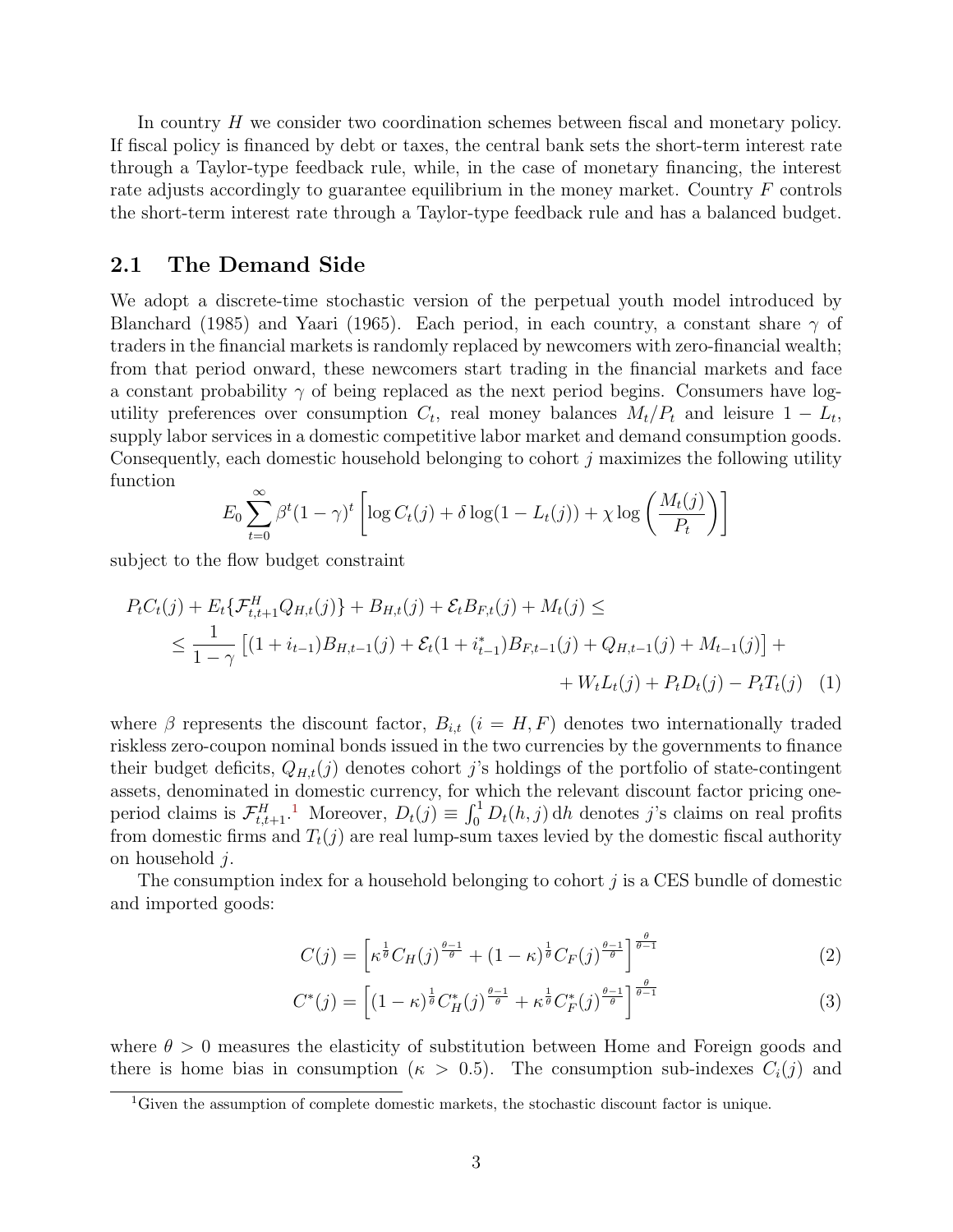$C_i^*(j)$  result from Dixit-Stiglitz aggregation of the goods produced in the two countries, with elasticity of substitution  $\epsilon > 1$ :

$$
C_i(j) = \left[ \int_0^1 C_i(k,j)^{\frac{\epsilon-1}{\epsilon}} dk \right]^{\frac{\epsilon}{\epsilon-1}} \qquad C_i^*(j) = \left[ \int_0^1 C_i^*(k,j)^{\frac{\epsilon-1}{\epsilon}} dk \right]^{\frac{\epsilon}{\epsilon-1}}, \qquad (4)
$$

for each  $i = H, F$  indexing the two countries and each  $k = h, f$  indexing the continuum of differentiated goods, with  $h, f \in [0, 1]$ .

Total expenditure minimization yields the consumption-based price indexes for the goods produced in the two countries

<span id="page-5-0"></span>
$$
P_i = \left[\int_0^1 P_i(k)^{1-\epsilon} dk\right]^{\frac{1}{1-\epsilon}} \qquad P_i^* = \left[\int_0^1 P_i^*(k)^{1-\epsilon} dk\right]^{\frac{1}{1-\epsilon}}
$$
(5)

for each  $i = H$ , F and each  $k = h$ , f, and the respective consumer-price indexes (CPI)

<span id="page-5-1"></span>
$$
P = \left[ \kappa P_H^{1-\theta} + (1-\kappa) P_F^{1-\theta} \right]^{\frac{1}{1-\theta}} \qquad P^* = \left[ (1-\kappa) P_H^{*1-\theta} + \kappa P_F^{*1-\theta} \right]^{\frac{1}{1-\theta}}. \tag{6}
$$

In the equations above,  $P_i(k)$  and  $P_i^*(k)$  are the prices of the generic brand  $k$  – produced by the country  $i$  – denominated in the currency of country Home and Foreign, respectively. We assume that prices of the differentiated goods are set in the producer's currency (Producer Currency Pricing, PCP), and that the Law of One Price (LOP) holds:

<span id="page-5-3"></span><span id="page-5-2"></span>
$$
P_i(k) = \mathcal{E}P_i^*(k) \qquad P_i = \mathcal{E}P_i^*,
$$

for each  $k = h, f$  and  $i = H, F$ , where  $\mathcal E$  is the nominal exchange rate defined as the domestic price of foreign currency. Therefore, equations [\(5\)](#page-5-0) imply that  $P_H = \mathcal{E} P_H^*$  and  $P_F = \mathcal{E} P_F^*$ . However, equations [\(6\)](#page-5-1) show that, since Home and Foreign agents' preferences are not necessarily identical, there can be deviations from purchasing power parity (PPP) unless  $\kappa = 0.5$  that is,  $P \neq \mathcal{E}P^*$ . We measure the deviations from PPP through the real exchange rate, defined as  $Q = \mathcal{E}P^*/P$ . Moreover, we define the Terms of Trade (ToT) as the relative price of foreign goods in terms of home goods  $(S \equiv P_F/P_H = P_F^*/P_H^*)$ .

Accordingly, under the assumption that each country government consumes an exogenously given amount of national goods, the brand-specific demand for good h, produced in country  $H$  is

$$
Y_H(h) \equiv C_H(h) + C_H^*(h) + G_H(h) =
$$
  
=  $\left(\frac{P_H(h)}{P_H}\right)^{-\epsilon} \left[\kappa \left(\frac{P_H}{P}\right)^{-\theta} C + (1 - \kappa) \left(\frac{P_H^*}{P^*}\right)^{-\theta} C^* + G\right],$  (7)

while that for good f produced in country  $F$  is

$$
Y_F^*(f) \equiv C_F(f) + C_F^*(f) + G_F^*(f) =
$$
  
=  $\left(\frac{P_F^*(f)}{P_F^*}\right)^{-\epsilon} \left[ (1 - \kappa) \left(\frac{P_F}{P}\right)^{-\theta} C + \kappa \left(\frac{P_F^*}{P^*}\right)^{-\theta} C^* + G^* \right],$  (8)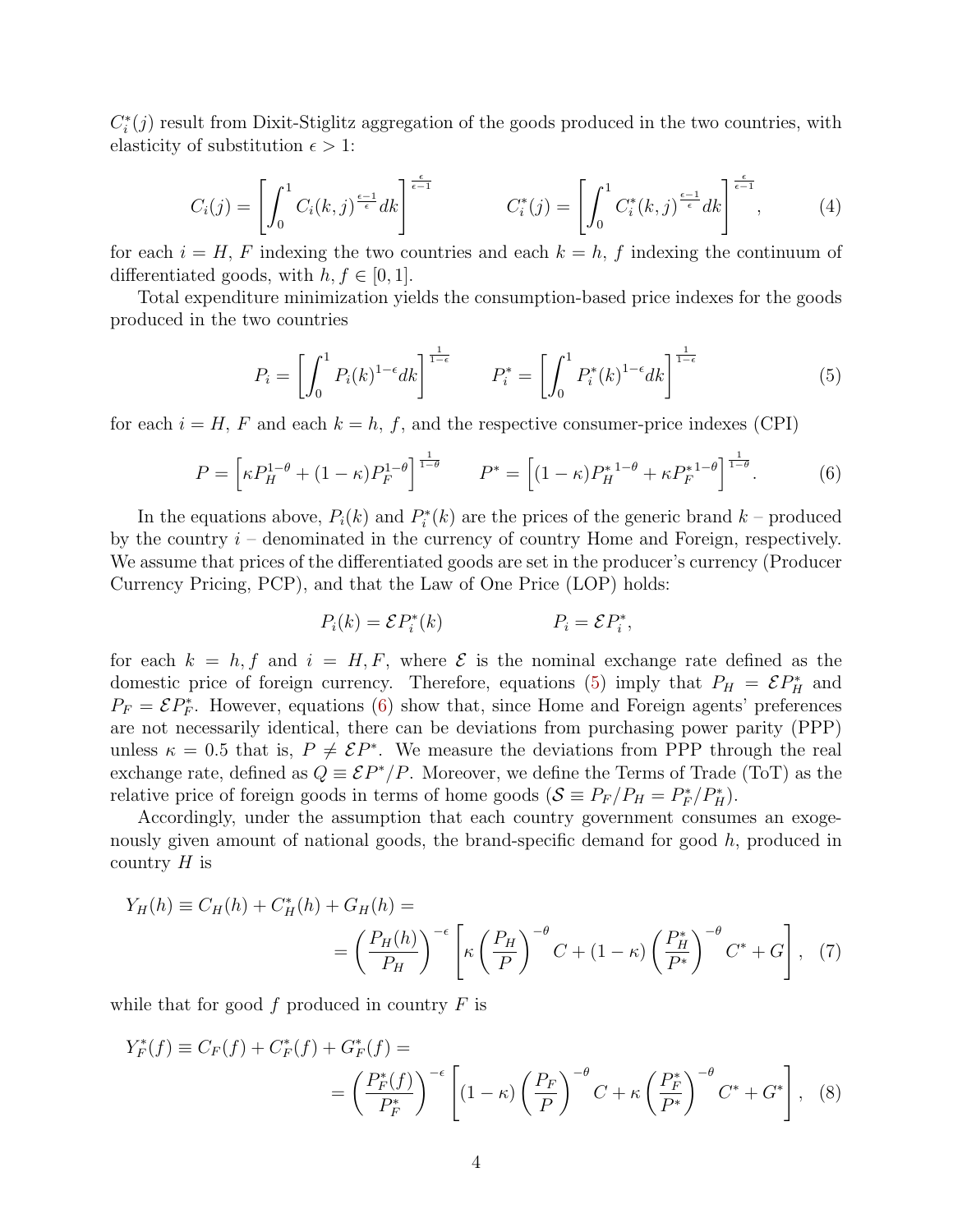The solution of the optimization problem of domestic and foreign households delivers a set of cohort-specific equilibrium conditions which, once aggregated across cohorts, describe the aggregate labor supply (where  $W_t$  denotes the nominal wage), money demand and consumption as a function of financial and non financial wealth in real terms  $\Omega_{t-1}$  and  $\mathcal{H}_t$ respectively.[2](#page-6-0)

$$
\delta P_t C_t = W_t (1 - L_t),\tag{9}
$$

<span id="page-6-2"></span>
$$
\frac{M_t}{P_t} = \frac{\chi\left(1+i_t\right)}{i_t} C_t \tag{10}
$$

,

$$
P_t C_t = \frac{1 - \beta(1 - \gamma)}{(1 - \gamma)(1 + \chi)} \Omega_{t-1} + \frac{1 - \beta(1 - \gamma)}{1 + \chi} \mathcal{H}_t
$$
\n(11)

The latter expression, together with the budget constraint, yields the dynamic path of aggregate consumption:

$$
C_t = \sigma E_t \left\{ \mathcal{F}_{t,t+1} \frac{P_{t+1}}{P_t} \Omega_{t+1} \right\} + \frac{1}{\beta} E_t \left\{ \mathcal{F}_{t,t+1} \frac{P_{t+1}}{P_t} C_{t+1} \right\},\tag{12}
$$

where first term captures the financial-wealth effect on consumption, which is increasing in the turnover rate  $\gamma$ :

$$
\sigma \equiv \gamma \frac{1 - \beta(1 - \gamma)}{\beta(1 - \gamma)(1 + \chi)}.
$$

This additional term with respect to the representative-agent (RA) set up is a direct implication of the random replacement of a fraction of traders in the financial market with newcomers holding zero-wealth: as the rate of replacement  $(\gamma)$  approaches zero the wealth effect fades away and the model converges to the RA set up. While the cohort-specific Euler equation is the same as in the RA setup, given the insurance mechanism  $\dot{a}$  la Blanchard, their aggregation is not straightforward (as it is in the RA setup) because the composition of traders in the financial markets tomorrow will include newcomers entering with zero-wealth to replace a share of old traders.<sup>[3](#page-6-1)</sup>

Given the definition of the terms of trade, the equilibrium relative prices follow:

$$
\frac{P_H}{P} = \left[\kappa + (1 - \kappa)\mathcal{S}^{1-\theta}\right]^{\frac{1}{\theta-1}} \qquad \qquad \frac{P_F^*}{P^*} = \left[\kappa + (1 - \kappa)\mathcal{S}^{\theta-1}\right]^{\frac{1}{\theta-1}}
$$

<span id="page-6-0"></span> ${}^{2}\Omega_{t}$  denotes the financial wealth in real terms:

$$
\Omega_t(j) \equiv \frac{1}{1-\gamma} \frac{1}{P_t} \left[ (1+r_{t-1})B_{H,t-1}(j) + \mathcal{E}_t(1+r_{t-1}^F)B_{F,t-1}(j) + Q_{H,t-1}(j) + M_{t-1}(j) \right]
$$

and  $\mathcal{H}_t$  is the expected discounted stream of income:

$$
\mathcal{H}_{t} = E_{t} \sum_{k=0}^{\infty} \mathcal{F}_{t,t+k} (1 - \gamma) (W_{t+k} L_{t+k} + Z_{t+k} - T_{t+k})
$$

<span id="page-6-1"></span> ${}^{3}$ For a thorough explanation of this point, see Di Giorgio and Nisticò (2013) and Nisticò (2016).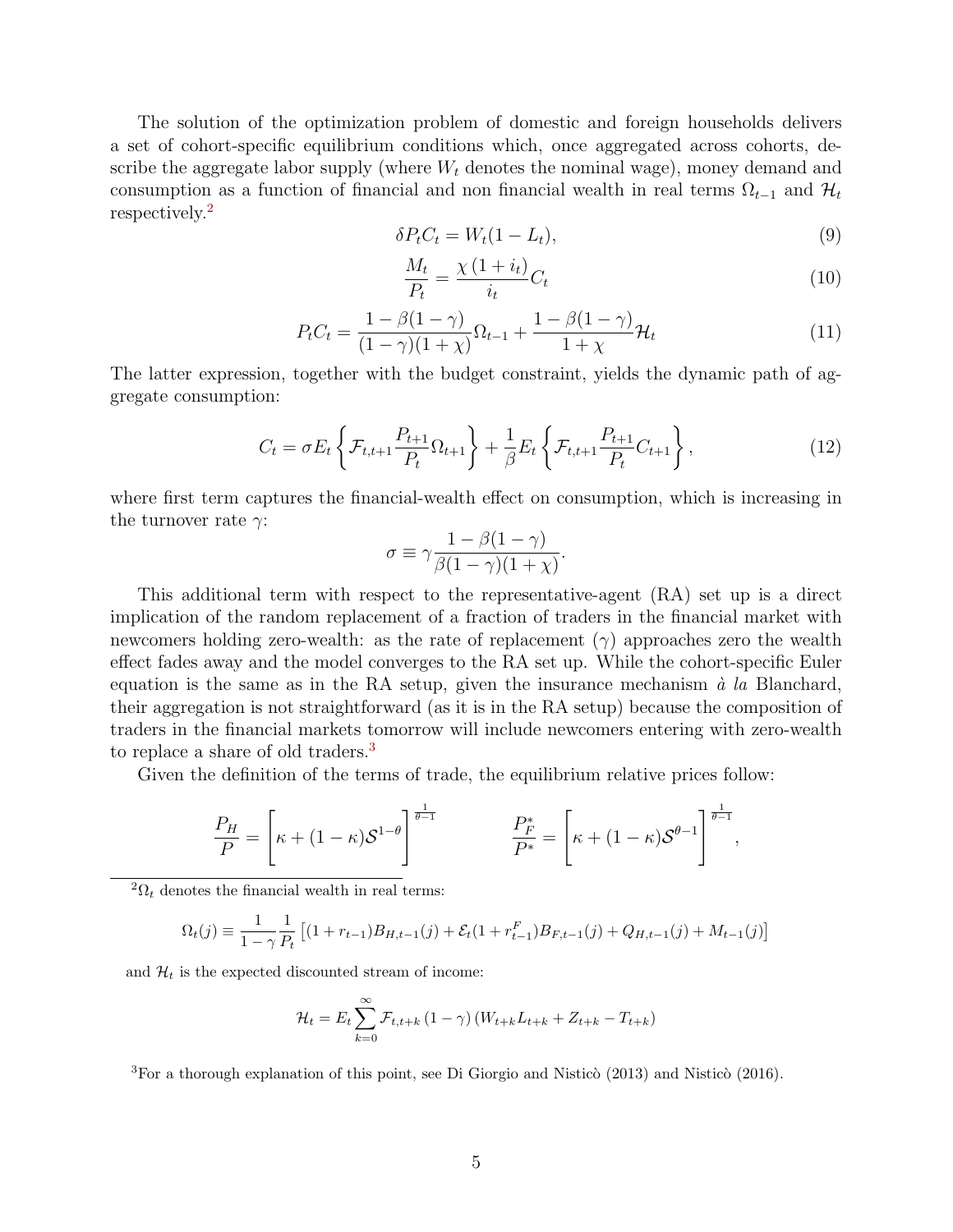which affect the equilibrium aggregate demands implied by market clearing in country  $H$ 

$$
Y_H = \kappa \left(\frac{P_H}{P}\right)^{-\theta} C + (1 - \kappa) \left(\frac{P_H^*}{P^*}\right)^{-\theta} C^* + G \tag{13}
$$

and country F

$$
Y_F^* = (1 - \kappa) \left(\frac{P_F}{P}\right)^{-\theta} C + \kappa \left(\frac{P_F^*}{P^*}\right)^{-\theta} C^* + G^*.
$$
 (14)

The Real Exchange Rate, finally, is determined by:

$$
Q \equiv \frac{\mathcal{E}P^*}{P} = \left[\frac{\kappa \mathcal{S}^{1-\theta} + (1-\kappa)}{\kappa + (1-\kappa)\mathcal{S}^{1-\theta}}\right]^{\frac{1}{1-\theta}}.\tag{15}
$$

#### 2.2 The Government

We assume that public consumption is fully home-biased: the government consumes an exogenously given amount of domestic goods only

$$
G = \left[ \int_0^1 g(h)^{\frac{\epsilon - 1}{\epsilon}} dh \right]^{\frac{\epsilon}{\epsilon - 1}} \qquad G^* = \left[ \int_0^1 g^*(f)^{\frac{\epsilon - 1}{\epsilon}} df \right]^{\frac{\epsilon}{\epsilon - 1}}. \tag{16}
$$

Given Dixit-Stiglitz aggregation of the domestic public-consumption goods, public demand for brand  $h$  and  $f$  is equal to:

$$
g(h) = \left(\frac{p(h)}{P_H}\right)^{-\epsilon} G \qquad \qquad g^*(f) = \left(\frac{p^*(f)}{P_F^*}\right)^{-\epsilon} G^*.
$$
 (17)

Government consumption can be financed by levying lump-sum taxes  $T_t$  to domestic households, by seigniorage and by issuing riskless one period nominal debt denominated in local currency  $B_t$ . This implies the following flow budget constraint for the fiscal authority of country  $H$ , in nominal terms:

<span id="page-7-0"></span>
$$
B_t + M_t - M_{t-1} = (1 + i_{t-1})B_{t-1} + P_t Z_t, \tag{18}
$$

where  $Z_t$  denotes the domestic real primary deficit, defined as

$$
Z_t \equiv \frac{P_{H,t}}{P_t} G_t - T_t. \tag{19}
$$

Equivalently, we can express [\(18\)](#page-7-0) in real terms:

$$
\tilde{B}_t + \frac{\Delta M_t}{P_t} = \mathcal{R}_{t-1}\tilde{B}_{t-1} + Z_t, \qquad (20)
$$

where  $\tilde{B}_t \equiv \frac{B_t}{P_t}$  $\frac{B_t}{P_t}$  denotes respectively real debt,  $\mathcal{R}_t \equiv (1 + i_t) (P_t/P_{t+1})$  the (ex-post) gross real interest rate and  $\Delta M_t/P_t$  seignorage in period t.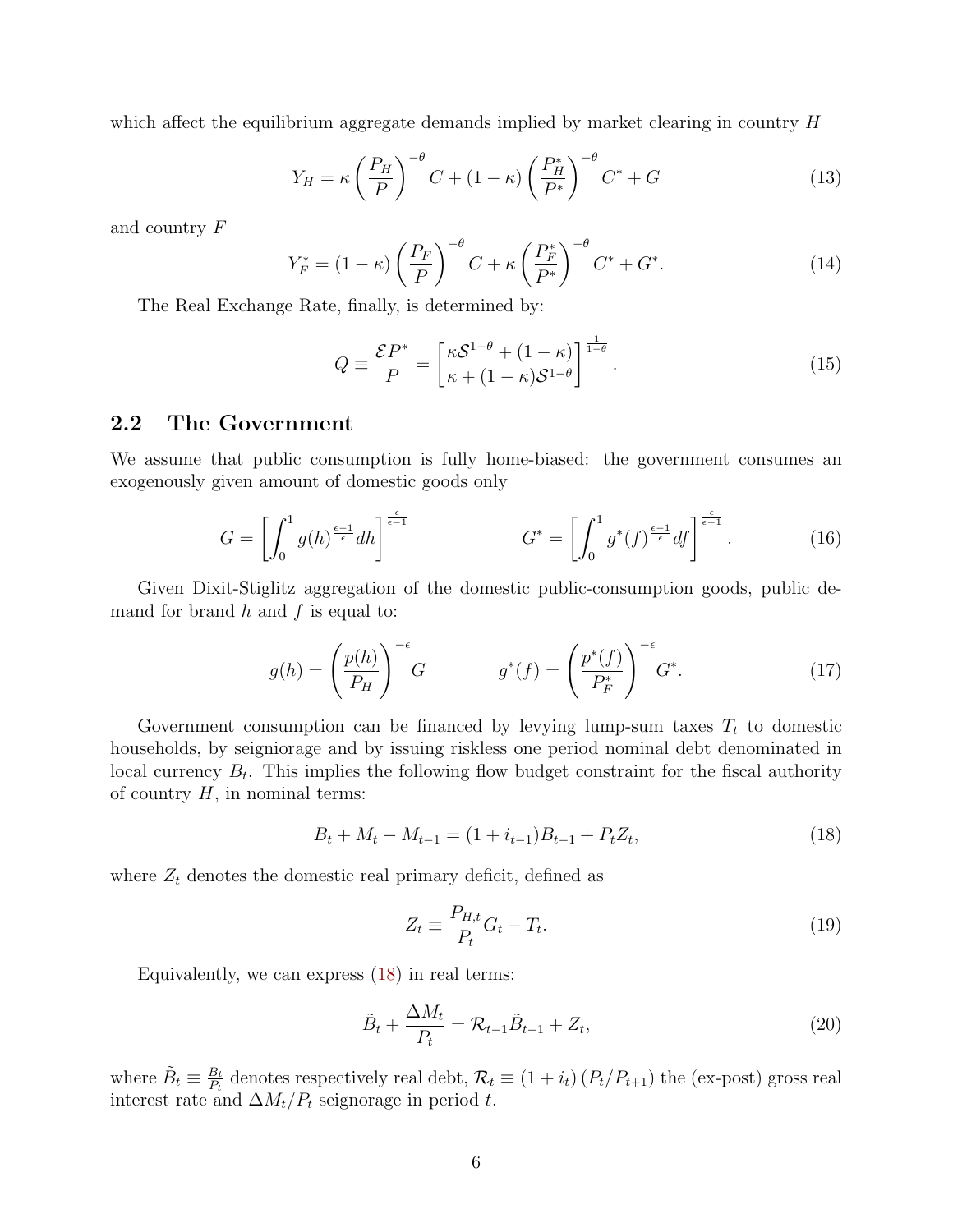Our analysis will focus on equilibria around a steady state with zero inflation, zero deficit (and consequently zero debt) and constant real balances. This allows us to express the level of seignorage, expressed as a fraction of steady state output, as in Galí  $(2017)$ :

$$
\frac{\Delta M_t}{P_t Y} = \frac{\Delta M_t}{M_{t-1}} \frac{P_{t-1}}{P_t} \frac{M_{t-1}}{P_{t-1} Y} = \frac{1}{V} \Delta m_t
$$
\n(21)

where  $m_t \equiv \log M_t$ , and  $V = PY/M$  is the steady state income velocity of money. This implies that, up to a first order approximation, the level of seignorage is proportional to nominal money growth.

#### 2.3 The Supply Side

Each firm producing brand  $h$  and  $f$  has access to a linear technology:

$$
Y_{H,t}(h) = L_t(h), \t Y_{F,t}^*(f) = L_t^*(f).
$$

Labor market is competitive. In equilibrium, the real marginal costs for the two countries are, respectively:

$$
MC_t = \frac{P_t W_t}{P_{H,t}} \qquad \qquad MC_t^* = \frac{P_t^* W_t^*}{P_{F,t}^*}.
$$

Using the brand-specific demand functions  $(7)-(8)$  $(7)-(8)$  $(7)-(8)$  and aggregating across domestic brands, we get the domestic aggregate production functions for the two countries:

$$
Y_{H,t}\Xi_t = L_t \quad L_t \qquad Y_{F,t}^*\Xi_t^* = L_t^*,
$$

in which  $\Xi_t$  and  $\Xi_t^*$  capture (second-order) relative price dispersion among domestic firms in the two countries, while  $L_t$  and  $L_t^*$  are the domestic and foreign aggregate per-capita amount of hours worked.

Equilibrium in the labor market then implies that real marginal costs equal

$$
MC_t = \frac{\delta C_t}{1 - Y_{H,t} \Xi_t} \frac{P_t}{P_{H,t}} \qquad \qquad MC_t^* = \frac{\delta C_t^*}{1 - Y_{F,t}^* \Xi_t^*} \frac{P_t^*}{P_{F,t}^*}
$$
(22)

for the domestic and foreign economy, respectively.

Finally, we assume price rigidity à la Calvo with a constant probability  $1 - \vartheta$  of price revision each period.

#### 2.4 The Linear Model.

Let lower-case variables denote percentage deviations from steady state  $x_t \equiv \frac{X_t - X_t}{X}$  $\frac{1-X}{X}$ <sup>[4](#page-8-0)</sup> Linearization of the model around a zero inflation/zero deficit/zero seignorage equilibrium yields a set of equations.

<span id="page-8-0"></span>
$$
{}^{4}\text{Except: } c_{t} \equiv \frac{C_{t}-C}{Y_{H}}, c_{t}^{*} \equiv \frac{C_{t}^{*}-C^{*}}{Y_{F}^{*}}, g_{t} \equiv \frac{G_{t}-G}{Y_{H}}, g_{t}^{*} \equiv \frac{G_{t}-G^{*}}{Y_{F}^{*}}, \tau_{t} \equiv \frac{T_{t}-T}{Y_{H}}, \tau_{t}^{*} \equiv \frac{T_{t}^{*}-T^{*}}{Y_{F}^{*}}, \text{ nfa}_{t} \equiv \frac{NFA_{t}}{Y_{H}},
$$
  

$$
z_{t} \equiv \frac{Z_{t}}{Y_{H}}, z_{t}^{*} \equiv \frac{Z_{t}^{*}}{Y_{F}^{*}}, \text{ nfa}_{t} \equiv \frac{NFA_{t}}{Y_{H}}, b_{t} \equiv \frac{B_{t}}{Y_{H}}, b_{t}^{*} \equiv \frac{B_{t}^{*}}{Y_{F}^{*}}, \text{ nxa}_{t} \equiv \frac{N}{Y_{H}}, \omega_{t} \equiv \frac{\Omega_{t}}{Y_{H}}.
$$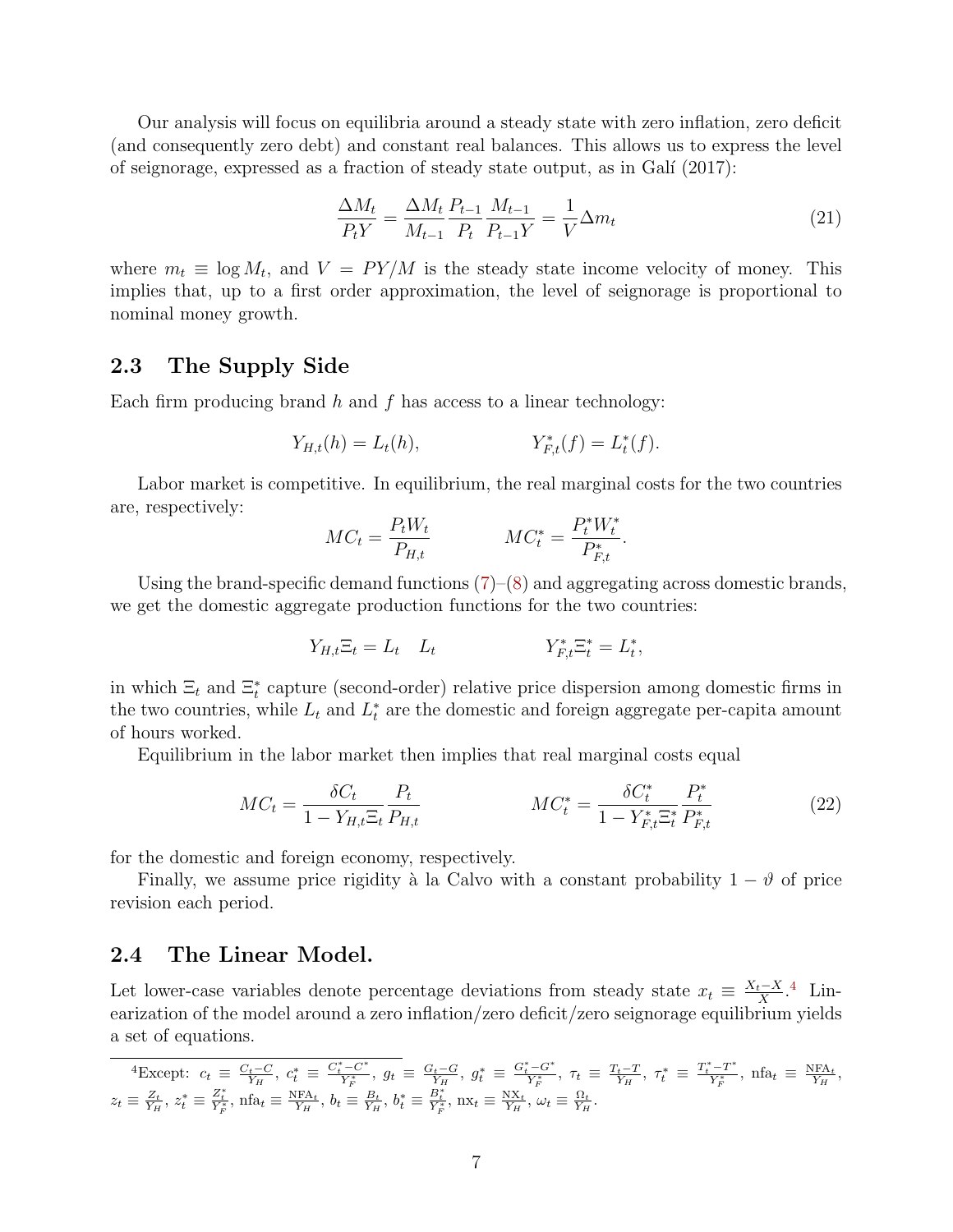The Uncovered Interest-rate Parity (UIP) shows the relationship between interest rates:

$$
i_t - E_t \pi_{t+1} = i_t^* - E_t \pi_{t+1}^* + E_t \Delta q_{t+1}
$$
\n(23)

in which  $\pi_t \equiv \log(P_t/P_{t-1})$  and  $\pi_t^* \equiv \log(P_t^*/P_{t-1}^*)$  are the CPI-based inflation rate for country  $H$  and  $F$ , respectively:

$$
\pi_t = \pi_{H,t} + (1 - \kappa)\Delta s_t \tag{24}
$$

$$
\pi_t^* = \pi_{F,t}^* - (1 - \kappa)\Delta s_t,\tag{25}
$$

and the real exchange rate and terms of trade are related through

$$
q_t = (2\kappa - 1)s_t. \tag{26}
$$

Money demand at Home and abroad are respectively:

$$
m_t - p_t = c_t - \beta r_t \tag{27}
$$

$$
m_t^* - p_t^* = c_t^* - \beta r_t^*,\tag{28}
$$

Net foreign assets, expressed in terms of country  $H$ 's position, evolve as a function of consumption differential and the terms of trade:

$$
\text{nfa}_t = \frac{1}{\beta} \text{nfa}_{t-1} + \frac{1}{2} (y_t^R - g_t^R - c_t^R) - \alpha (1 - \kappa) s_t \tag{29}
$$

The equilibrium dynamics of aggregate consumption at Home and abroad follow

$$
c_t = E_t c_{t+1} - \alpha (r_t - E_t \pi_{t+1} - \varrho) + \sigma n \mathbf{fa}_t + \sigma b_t + \sigma m_t \tag{30}
$$

$$
c_t^* = E_t c_{t+1}^* - \alpha (r_t^* - E_t \pi_{t+1}^* - \varrho) - \sigma n \mathbf{f} a_t + \sigma b_t^* + \sigma m_t^* \tag{31}
$$

Public debt in real terms evolves according to

$$
b_t + m_t - m_{t-1} = \beta^{-1} b_{t-1} + z_t \tag{32}
$$

$$
b_t^* + m_t^* - m_{t-1}^* = \beta^{-1} b_{t-1}^* + z_t^*,
$$
\n(33)

where primary deficits are defined by

<span id="page-9-0"></span>
$$
z_t = g_t - \tau_t - (1 - \alpha)(1 - \kappa)s_t \tag{34}
$$

$$
z_t^* = g_t^* - \tau_t^* + (1 - \alpha)(1 - \kappa)s_t.
$$
\n(35)

On the supply side, Calvo price-setting implies two New Keyenesian Phillips Curves of the usual kind:

$$
\pi_{H,t} = \beta E_t \pi_{H,t+1} + \lambda m c_{H,t} \tag{36}
$$

$$
\pi_{F,t}^* = \beta E_t \pi_{F,t+1}^* + \lambda m c_{F,t}^* \tag{37}
$$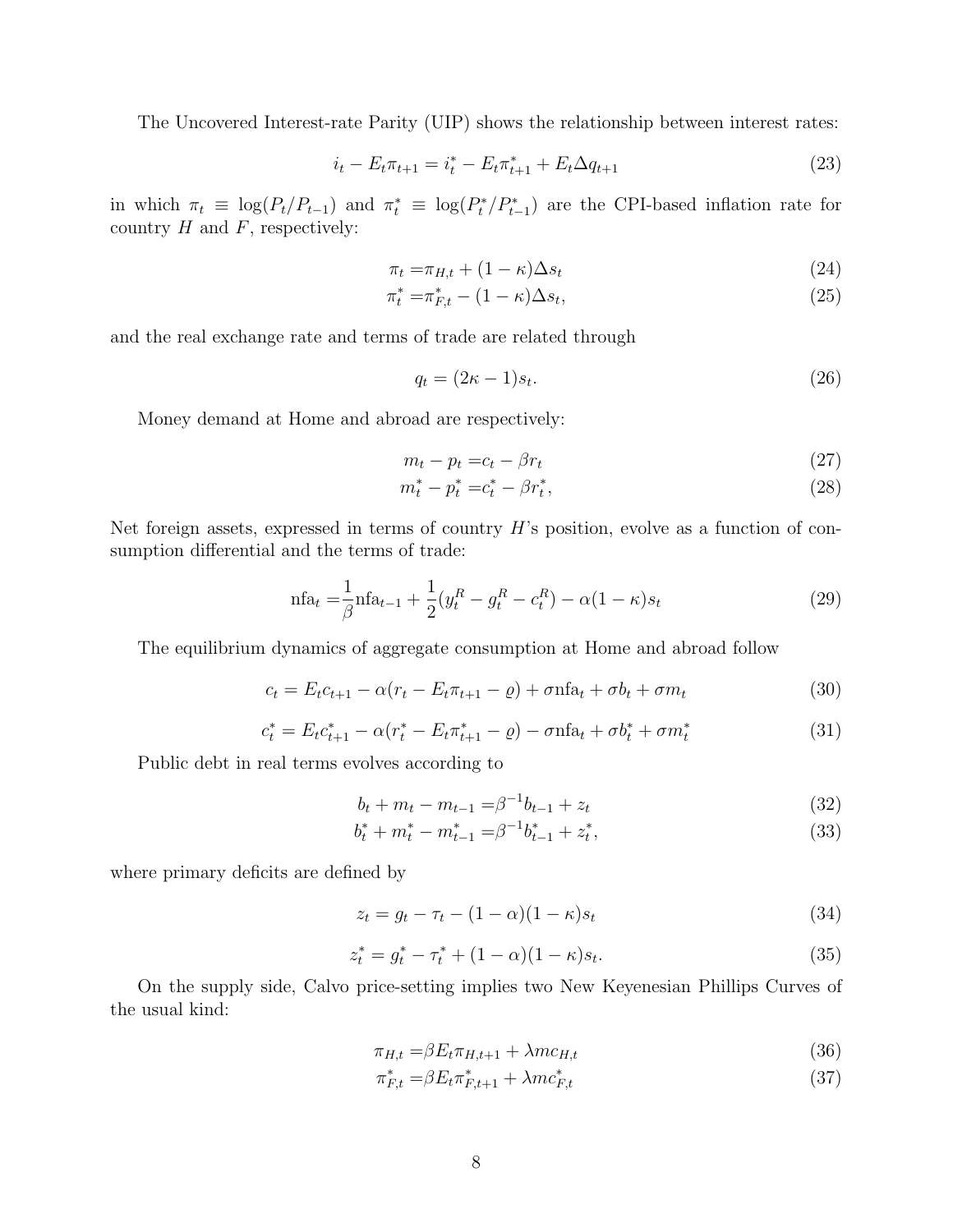where  $\lambda \equiv \frac{(1-\vartheta)(1-\beta\vartheta)}{2\vartheta}$  $\frac{(1-\beta\vartheta)}{\vartheta}$  and the real equilibrium marginal costs follow:

$$
mc_t = \frac{1}{\alpha}c_t + \varphi y_{H,t} + (1 - \kappa)s_t
$$
\n(38)

$$
mc_t^* = \frac{1}{\alpha}c_t^* + \varphi y_{F,t}^* - (1 - \kappa)s_t
$$
\n(39)

with  $\varphi$  indicating the inverse of the steady-state Frisch elasticity of labor supply.

The total demand for domestic goods reads

$$
y_{H,t} = 2\alpha\theta\kappa(1-\kappa)s_t + \kappa c_t + (1-\kappa)c_t^* + g_t \tag{40}
$$

$$
y_{F,t}^{*} = -2\alpha\theta\kappa(1-\kappa)s_{t} + \kappa c_{t}^{*} + (1-\kappa)c_{t} + g_{t}^{*}
$$
\n(41)

Finally, relative quantities are defined as

$$
c_t^R = c_t - c_t^* \tag{42}
$$

$$
y_t^R = y_{H,t} - y_{F,t}^* \tag{43}
$$

$$
g_t^R = g_t - g_t^* \tag{44}
$$

#### 2.5 Monetary and fiscal policies

In order to close the model we need to specify how monetary and fiscal policy is conducted in each country. We first describe which kind of policies we consider in country  $H$ . A domestic fiscal stimulus can be defined either as a positive deviation of government spending from its steady-state value  $(g_t \equiv \frac{G_t-G_t}{Y_H})$  $\frac{Y_t - G}{Y_{H}} > 0$  or as a negative deviation of lump-sum taxes from their steady-state value  $(\tau_t \equiv \frac{T_t - T_t}{Y_H})$  $\frac{Y_t-T}{Y_H} < 0$ .<sup>[5](#page-10-0)</sup> In both cases we assume an exogenous autoregressive process with the same coefficient of persistence:

$$
g_t = \rho_g g_{t-1} + u_{g,t} \quad \rho_g \in [0,1]
$$
\n(45)

<span id="page-10-1"></span>
$$
\tau_t = \rho_g \tau_{t-1} + \xi_b b_{t-1} + u_{g,t} \tag{46}
$$

where the coefficient  $\xi_b$  measures the response of taxes to the outstanding debt and it insures fiscal solvency over time. A fiscal stimulus increases primary deficit [\(34\)](#page-9-0) directly and indirectly, through its effect on the terms of trade (see discussion in the next section). Such fiscal stimulus can be financed either with debt or by issuing money. In the latter case, the monetary base increases to keep the public deficit constant. This requires that the real seigniorage equates the primary deficit:

$$
\Delta \frac{M_t}{P_t} = Z_t \quad \text{or} \quad \Delta m_t = V z_t \tag{47}
$$

In this regime, the growth rate of nominal money supply is proportional to the primary deficit and the interest rate adjusts to guarantee equilibrium in the money market.

<span id="page-10-0"></span><sup>&</sup>lt;sup>5</sup>A fiscal contraction will of course be given by  $g_t < 0$  or  $\tau_t > 0$ .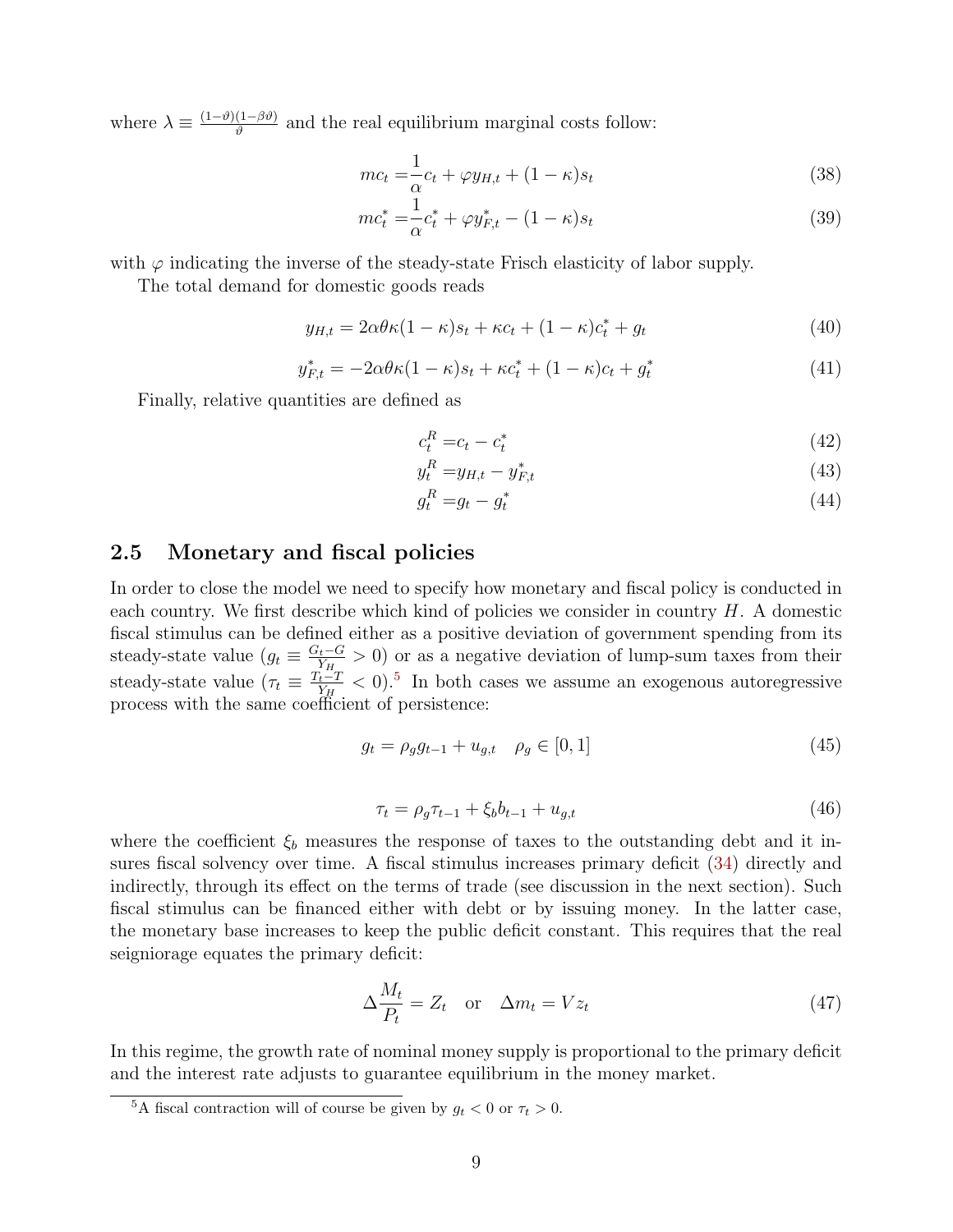In the case of a debt-financed scheme, monetary policy is characterized by a standard Taylor rule given by

<span id="page-11-0"></span>
$$
i_t = \varrho + \phi_\pi \pi_{H,t} + \phi_x x_t,\tag{48}
$$

where the nominal interest rate responds to deviations of the domestic inflation  $\pi_{H,t}$  and output gap  $x_t$  from zero targets. Differently from the regime with money-financing, money supply is not determined by  $z_t$ , but it adjusts endogenously in order to satisfy money demand at the interest rate set by central bank.

As regards the foreign country, we assume a conventional policy mix in which fiscal policy sticks to balanced budget and monetary policy follows a standard Taylor rule such as equation [\(48\)](#page-11-0).

#### 2.6 Parameterization

We parameterize the structural model on a quarterly frequency, following previous studies and convention. Given an intertemporal discount factor  $\beta = 0.99$ , the steady-state net quarterly interest rate  $\varrho$  is set at 0.01.<sup>[6](#page-11-1)</sup> We calibrate  $\alpha = 0.8$  as in Galí (2017), while the rate of replacement  $\gamma$  is set equal to 0.1, consistently with the evidence for the U.S. recently provided by Castelnuovo and Nisticò (2010).

We follow Rotemberg and Woodford (1997) with respect to the degree of monopolistic competition ( $\epsilon = 7.66$ ) and the elasticity of real wages to aggregate hours ( $\varphi = 0.5$ ), while we set the degree of price stickiness  $\vartheta = 0.75$ , in line with estimates provided for the U.S. by Smets and Wouters (2007). With respect to the parameters that refer to the open-economy dimension of our model, we set the elasticity of substitution between Home and Foreign goods equal to  $\theta = 1.5$ , which implies that home and foreign goods are substitute in the utility function of consumers, and, finally, the degree of home bias in private consumption  $\kappa = 0.6$ .

As to monetary policy, in the case of debt-financed fiscal policy, [\(48\)](#page-11-0) is calibrated consistently with the estimates provided for the U.S. and the Euro Area by Smets and Wouters (2003, 2007):  $\phi_{\pi} = \phi_{\pi}^* = 2$ ,  $\phi_x = \phi_x^* = 0.1$ ,  $\sigma_m = \sigma_m^* = 0.0016$ . As regards fiscal policy in country H, we follow Galí (2017) for the case of money financing and we set  $V = 3$  as the steady state income velocity of money.<sup>[7](#page-11-2)</sup> Moreover we set  $\xi_b$  equal to the steady state real interest rate  $\rho$  in [\(46\)](#page-10-1).<sup>[8](#page-11-3)</sup> Finally, to calibrate persistence and volatility of the fiscal shocks, we follow Di Giorgio and Nisticò (2013), who estimate the persistence of government consumption in the U.S. and the Euro Area for the available sample (1970:1 to 2005:4). Under the assumption of structural symmetry between domestic and foreign country, the calibrated values are  $\rho_g = \rho_g^* = 0.665, \sigma_g = \sigma_g^* = 0.0054.$ 

<span id="page-11-2"></span><span id="page-11-1"></span><sup>&</sup>lt;sup>6</sup>The values reported in the text refer to both countries, given the assumption of symmetric steady state

<sup>7</sup>This value corresponds approximatively to the average income velocity in the U.S. and the Euro Area over the period 1960–2015, taking values referred to the monetary base  $M_0$ . The weight attached to real balances in the utility function  $\chi$  is derived considering the steady-state version of [\(10\)](#page-6-2), expressed as a fraction of Y: the resulting value is  $\chi = 0.0042$ 

<span id="page-11-3"></span><sup>&</sup>lt;sup>8</sup>The response to lagged real debt  $\xi_b$  guarantees fiscal solvency. We also simulated the model under a countercyclical rule in terms of primary deficit, but the qualitative results are similar to those under a tax rule. Graphs are available upon request.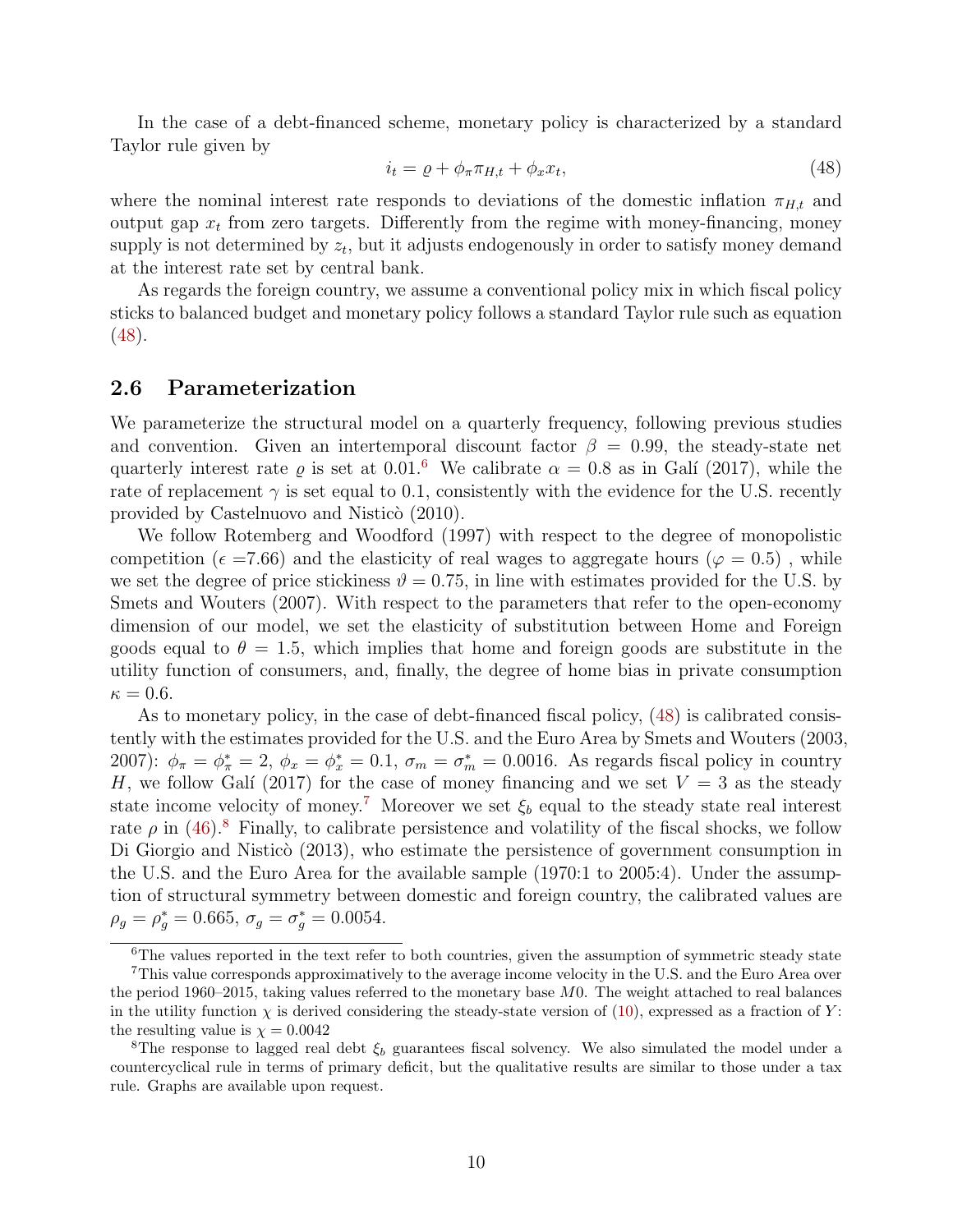<span id="page-12-0"></span>

Figure 1: Response of domestic output gap and inflation to a 1% increase in public spending. Upper panel: debt financing. Lower panel: money financing. All variables are expressed in percentage points, inflation is expressed in annual terms.

## 3 The Effects of a Fiscal Stimulus

In this section we evaluate the macroeconomic effects of different fiscal shocks under alternative financing schemes. We start by analyzing the response to an increase in government spending. Figure [1](#page-12-0) compares the induced dynamics of inflation and the output gap. We use two separate panels for each financing scheme given the sizable difference in the magnitude of the responses. The shock is considerably more expansionary under money financing, due to the different reaction of the real exchange rate. The latter is shown in figure [2,](#page-13-0) where other relevant dynamic responses are compared. In particular, the impact reaction on the output gap is 0.01 under debt financing, and about 3.3 under money financing. Inflation reaction is about fifteen times higher on impact under money financing.

Notice that, under debt financing, the fiscal shock is expansionary on impact, but the implied appreciation of the real exchange rate (common to baseline DSGE models) induces a hump-shaped decline in the output gap (only at the end of the time horizon, when the domestic currency depreciates, the output gap is positively affected). Under monetary financing, on the other hand, we obtain a strong and persistent expansion in the domestic output gap and in inflation. When the domestic government uses debt (solid blue line), the real exchange rate appreciates and limits the expansionary effect of the fiscal shock on output.[9](#page-12-1) The low response to the stock of public debt in [\(46\)](#page-10-1) does not guarantee real debt stabilization even forty quarters after the issuance of new public debt necessary to finance

<span id="page-12-1"></span><sup>&</sup>lt;sup>9</sup>This is quite standard in DSGE open economy models notwithstanding mixed empirical evidence. See the discussion in Di Giorgio, Nisticò and Traficante (2017).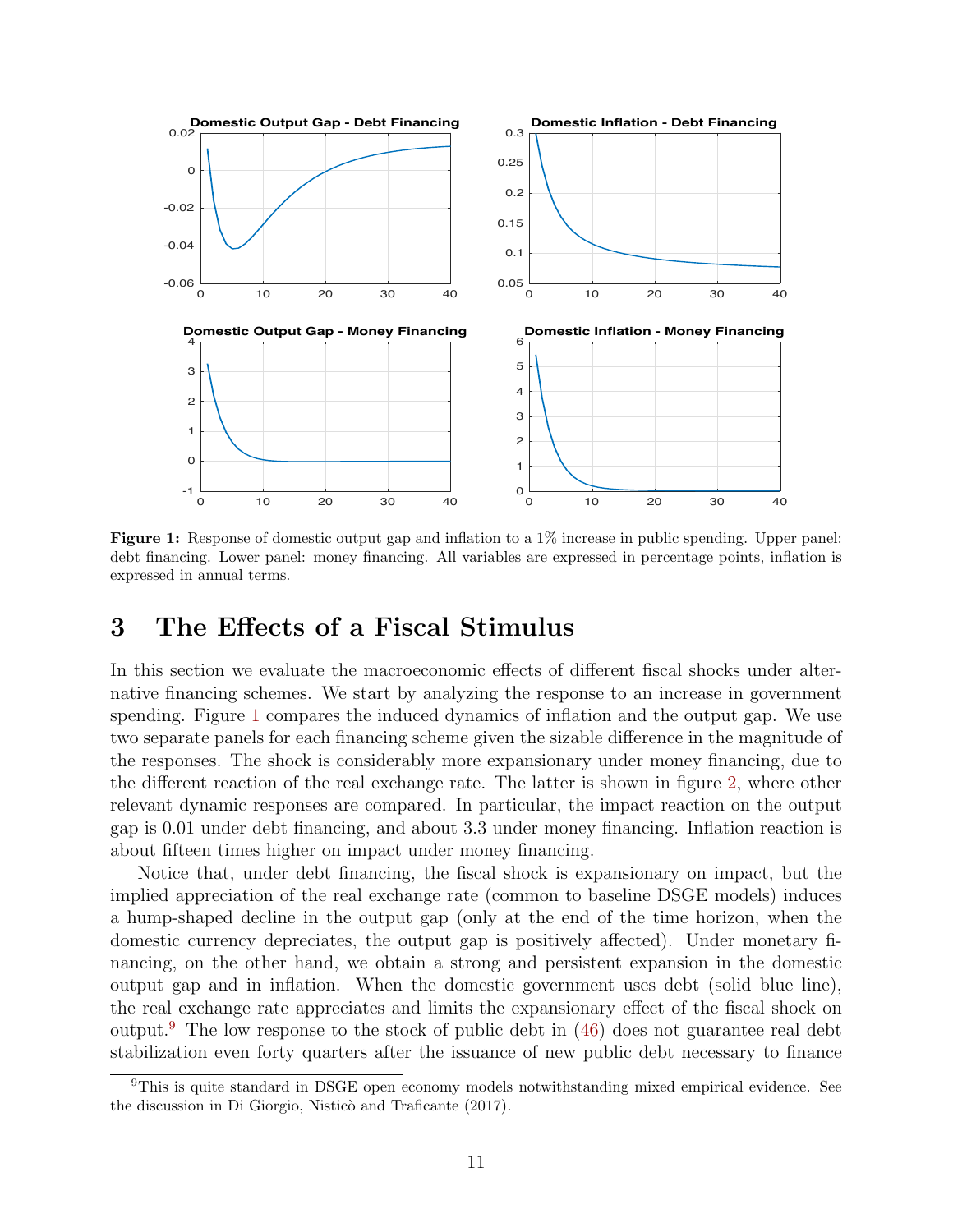<span id="page-13-0"></span>

Figure 2: Response of selected variables to a  $1\%$  increase in public spending. Solid line: debt-financing; dashed line: money financing. All variables are expressed in percentage points.

the fiscal stimulus. More in detail, the one percent increase in public spending brings about an increase in real public debt three times higher, both in levels and as a fraction of output. Under monetary financing (dashed red line), on the other hand, we observe a sizable and persistent expansion in domestic output gap and inflation. The expansion in inflation induced by the monetary accommodation of the fiscal stimulus induces a decline in the real interest rate and, in turn, an expansion in private consumption. Differently from the case in which the government uses public debt, the pressure towards the real appreciation is more than offset by the increase in money supply and the exchange rate depreciates in nominal and real terms. Monetary financing guarantees that real debt remains constant and that the government does not increase taxes. As a consequence, the debt-to-GDP ratio decreases for about ten quarters, driven by growth in real activity.

A key difference between the two financing regimes is related to the international transmission of the fiscal shock. Under debt financing, we observe a persistent decline in the NFA position, due to a worsening in the trade balance and to the weak response to the stock of public debt. The low degree of fiscal discipline also implies that the evolution of primary deficit is mainly driven by the real exchange rate and relative output gap: country  $H$  runs a small primary surplus when the real exchange rate and the output gap are close to reverse their dynamics (after about 3 years in our simulation). The low primary surplus reached, however, cannot modify the negative NFA position. On the other hand, a fully accommodative money-financed fiscal stimulus implies an increase in relative consumption and output. Given a stable debt level, reached through monetary accommodation, country  $H$  experiences a surplus in the trade balance and an improvement in the NFA position.[10](#page-13-1)

<span id="page-13-1"></span> $10$ Notice that the way fiscal policy is designed may affect the international transmission of fiscal shocks.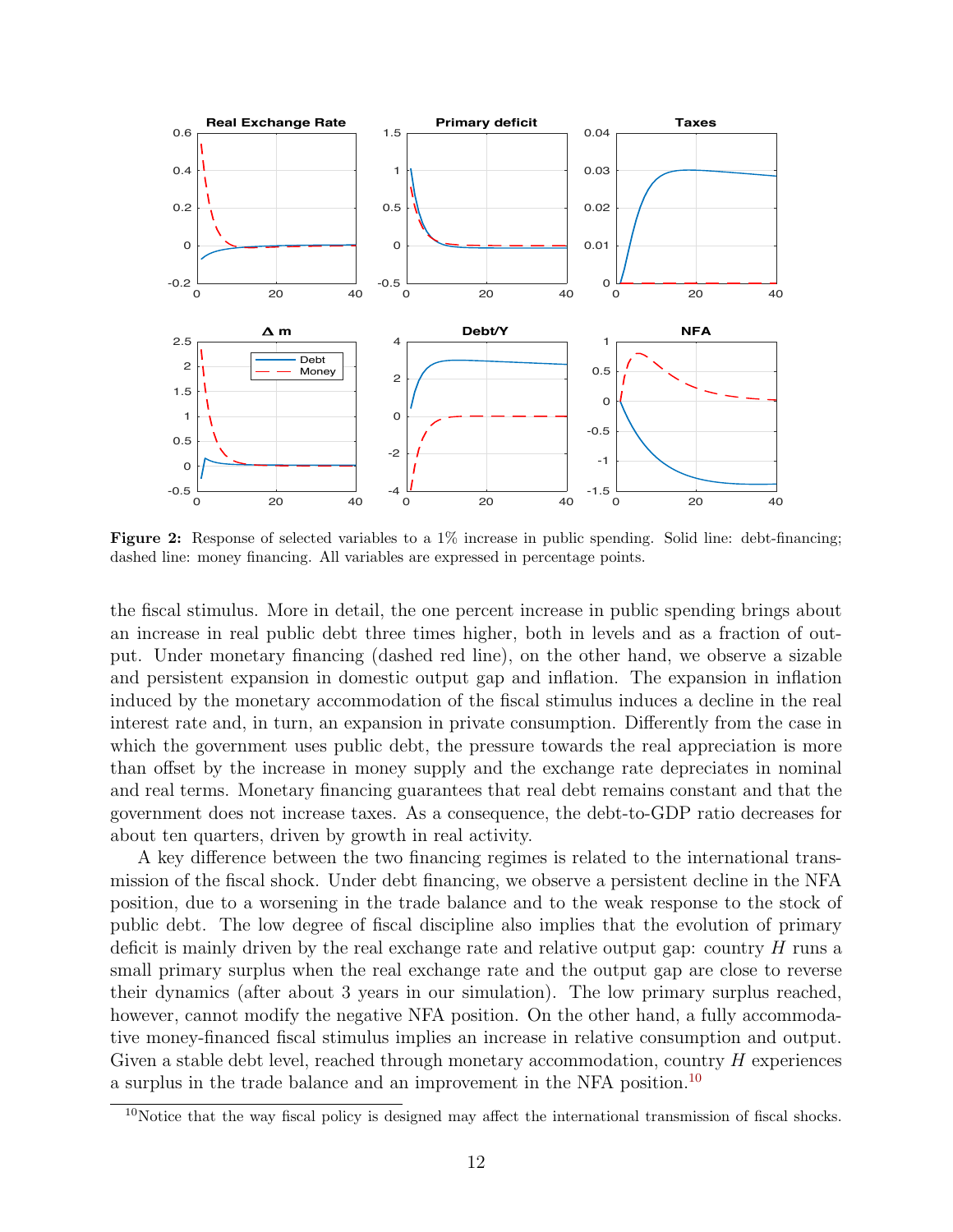<span id="page-14-0"></span>

Figure 3: Response of selected foreign variables to a 1% increase in public spending. Solid line: debtfinancing; dashed line: money financing. All variables are expressed in percentage points.

In figure [3](#page-14-0) we show how the fiscal stimulus in country  $H$  transmits in country  $F$  where we assumed the policy authorities follow balanced budget and a Taylor rule. Under a debtfinanced fiscal stimulus in country  $H$  (solid line), the real appreciation improves foreign competitiveness: as a consequence, country  $F$  experiences an expansion in output and a pressure towards a primary surplus. Money supply and real taxes reduce mildly in order to guarantee balanced budget, while the expansion in output drives the reduction in debt-to-GDP ratio. Interestingly, the dynamics change dramatically when country  $H$  uses money to finance its fiscal stimulus (dashed red line). The real depreciation implied by the money financing spills over country F inducing a negative output gap. Since country F has balanced budget, the debt-to-GDP ratio mirrors (in the opposite direction) the hump-shaped path in output. Moreover, the need to keep public debt unchanged implies a restrictive fiscal policy (higher taxes). Quantitatively, the restriction in foreign money is much stronger with respect to the case of a debt-financed expansion in country  $H$  due to equilibrium in the money market.

The results shown in the previous figures suggest that a money-financed fiscal stimulus is substantially more expansionary in terms of output. However, in welfare terms, the effects of these policies are not clear ex ante. At first glance, the relative higher increase in output is accompanied by a higher jump in inflation, so that there should be a trade-off in following this

In particular, if the fiscal authority follows a countercyclical fiscal rule, which also reacts to the stock of outstanding debt, instead of the exogenous rule [\(46\)](#page-10-1), a debt-financed fiscal stimulus would call for a fiscal response able to reduce the output gap. As a consequence, the negative NFA position would be lower and would last less quarters. Di Giorgio and Nisticò (2013) show the relevance of the degree in fiscal discipline in the international transmission of productivity shocks.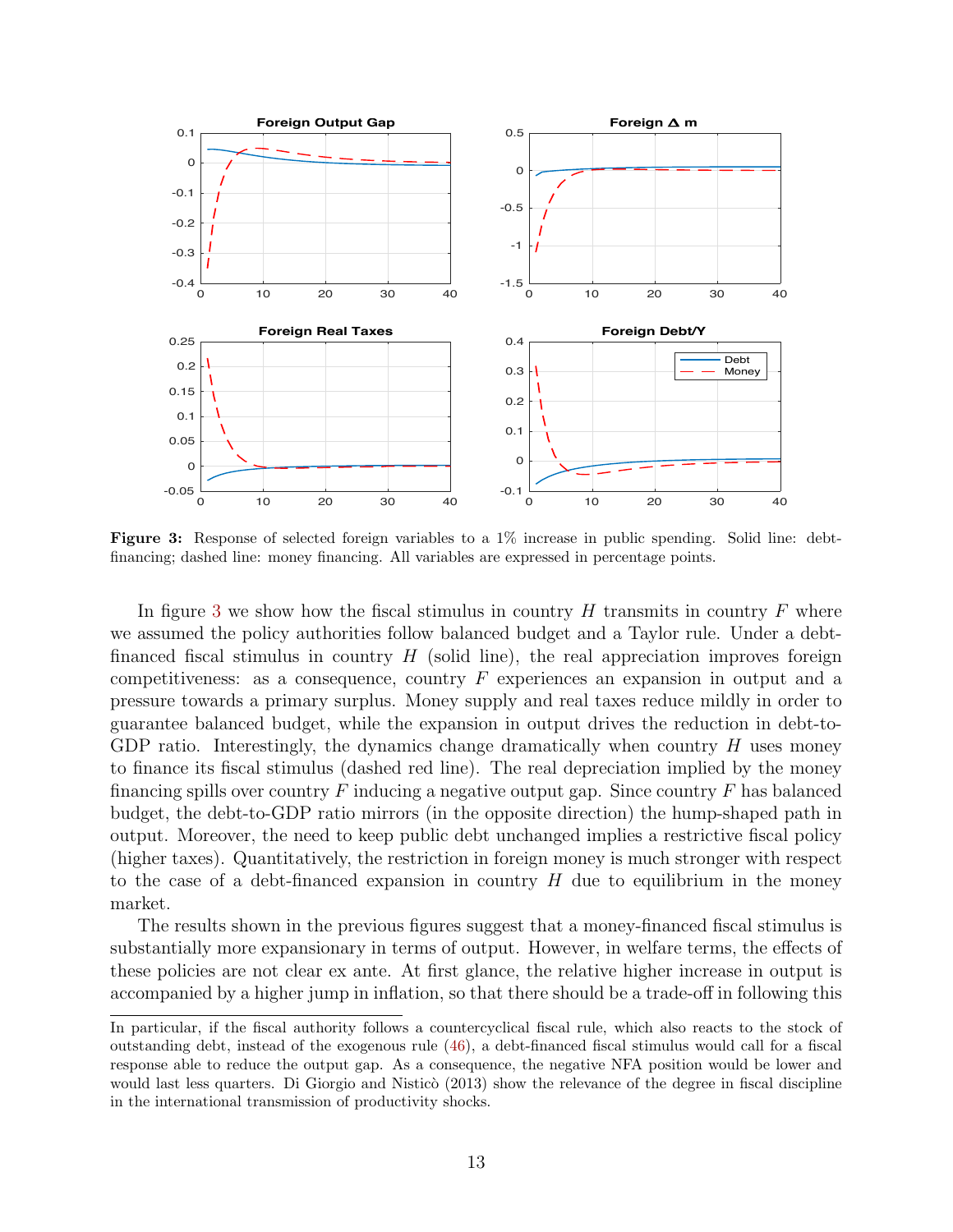<span id="page-15-2"></span>

Figure 4: Response of selected variables to a 1% money-financed increase in public spending. Solid line: open economy; dashed line: closed economy. All variables are expressed in percentage points, inflation is expressed in annual terms.

kind of unconventional policies. In countries that are in deflation or low inflation, the cost of having such a surge in inflation could be negligible, while in "normal times", conventional monetary and fiscal policies are likely to be preferred.<sup>[11](#page-15-0)</sup>

In order to evaluate how the open economy dimension affects the dynamics after a money-financed increase in public spending, we simulate the model also in closed economy<sup>[12](#page-15-1)</sup>, showing the differences with respect to the open-economy case in figure [4.](#page-15-2) The relative expansion of the output gap and inflation in country  $H$  is larger on impact in a closed economy (dashed line). In particular, money creation accommodates fiscal policy more in a closed economy because the appreciation in the terms of trade makes primary deficit lower in an open economy (solid line). Due to the higher expansionary effect on output, in a closed-economy, country H can also reduce more its debt-to-GDP ratio. Notice that this result holds also in the debt-financing regime (not shown here): in open economy, when the central bank does not accommodate the fiscal stimulus, the real appreciation crowds out fiscal policy and, after the low expansion on impact, country H enters a persistent recession.

We now move to analyze how the most relevant structural features and parameters of our economy affect the dynamic transmission following an increase in domestic government spending.

<span id="page-15-0"></span> $11A$  formal welfare analysis would clarify this issue. Galí (2017), in a baseline closed-economy DSGE model, evaluates welfare as a first order approximation to household utility. Comparing the effects of a debt-financed increase in public spending with those of a money-financed increase, he finds that the loss in utility is lower in the case of a monetary financing, because of the higher consumption enjoyed by households in this case.

<span id="page-15-1"></span><sup>&</sup>lt;sup>12</sup>More exactly, we are considering the case of  $\kappa = 0.99999$ , which is almost the closed-economy version of our model.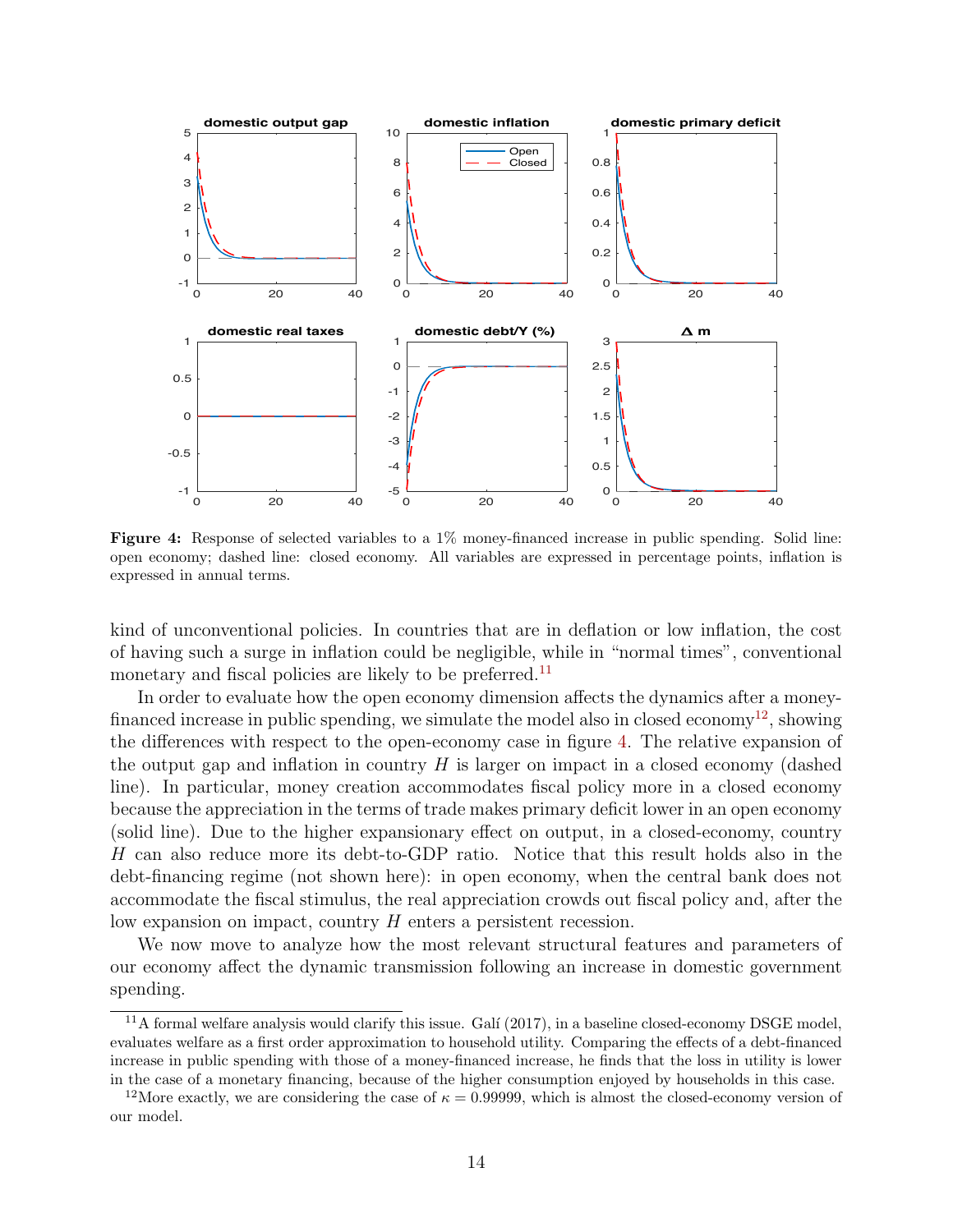<span id="page-16-0"></span>

Figure 5: Response of selected variables to a 1% debt-financed increase in public spending. Solid line: perpetual youth model; dashed line: representative agent model. All variables are expressed in percentage points, inflation is expressed in annual terms.

Given the relevance of agents' heterogeneity for the demand side of the model, in figure [5](#page-16-0) we compare the macroeconomic dynamics under debt financing with those that could be obtained in a representative agent version of the economy. In the picture the case of perpetual youth is drawn with a solid line, while a dashed line is used for the case of representative agent. The graph highlights that the qualitative response of the economy after the shock is not influenced by the demand structure. We can observe, however, that with perpetual youth the higher debt induced by the fiscal shock implies a smaller contraction in consumption on impact and then a persistent hump-shaped increase. Consistently with that, domestic inflation and the real exchange rate appreciation are substantially higher with perpetual youth. As underlined above, the higher (and more persistent) real exchange rate appreciation is a relevant variable to explain the contraction in the output gap. If we repeat the analysis in the monetary financing regime, the quantitative differences between a model with a representative agent and a model with perpetual youth would be almost negligible. In this regime, in fact, the huge monetary accommodation induces a substantial real depreciation under both demand structures. As shown above, this real depreciation is the key variable in shaping the very expansionary path followed by domestic output gap and inflation.<sup>[13](#page-16-1)</sup>

We now investigate in figure [6](#page-17-0) how nominal rigidity, i.e. the degree of price stickiness, shapes the dynamics in the case of a money-financed fiscal stimulus. When prices are flexible (dashed line), the increase in money supply is just able to counteract the push towards real appreciation induced by the increase in public spending, leaving mostly unaffected all real variables. As expected, domestic inflation (and also CPI, not shown here) jumps on impact,

<span id="page-16-1"></span><sup>&</sup>lt;sup>13</sup>The graphs about this exercise are available on request.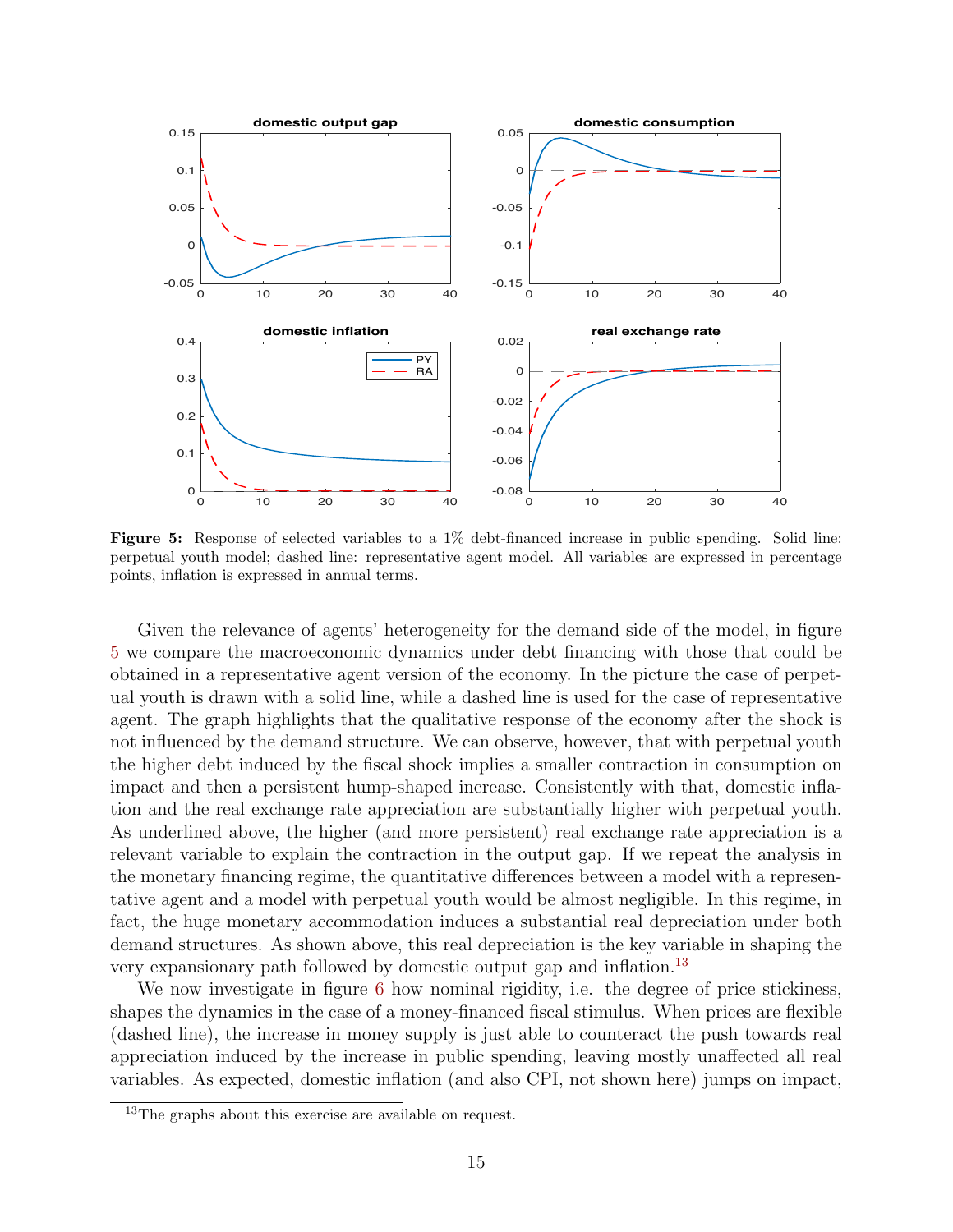<span id="page-17-0"></span>

Figure 6: Response of selected variables to a 1% money-financed increase in public spending. Solid line: sticky prices ( $\vartheta = 0.75$ ); dashed line: flexible prices ( $\vartheta = 0.001$ ). All variables are expressed in percentage points, inflation is expressed in annual terms.

inducing a higher increase in the domestic primary deficit with respect to the case of sticky prices.

In order to check robustness of our results and allow for a more comprehensive comparison with the closed economy analysis in Galí  $(2017)$ , in figures [7–](#page-18-0)[8](#page-19-0) we plot the dynamic responses to a tax cut, under both debt and money financing. Comparison of figure [7](#page-18-0) with figure [1](#page-12-0) shows that the response of output and inflation to a fiscal stimulus is independent of the kind of shock considered (government spending versus taxes) under money financing. Under debt financing, on the contrary, the response of output is negative on impact after a tax cut due to the strong appreciation in the real exchange rate. Moreover, domestic inflation is also less impacted following a debt-financed tax cut with respect to a debt-financed increase in government expenditure. Variables in figure [8](#page-19-0) show a dynamics closely matching those in figure [2.](#page-13-0)

With respect to the analysis of Galí  $(2017)$ , the main difference is the non-zero response of output and inflation that follow a tax cut, even when it is financed with debt. This is due to the absence of Ricardian equivalence and the international transmission of shocks via the terms of trade.

### 4 Concluding comments

In this paper we consider a two-country DSGE model with perpetual youth which allows financial wealth to directly affect the consumption dynamics. We compare the effects of both an increase in government spending and a tax cut under debt and monetary financing.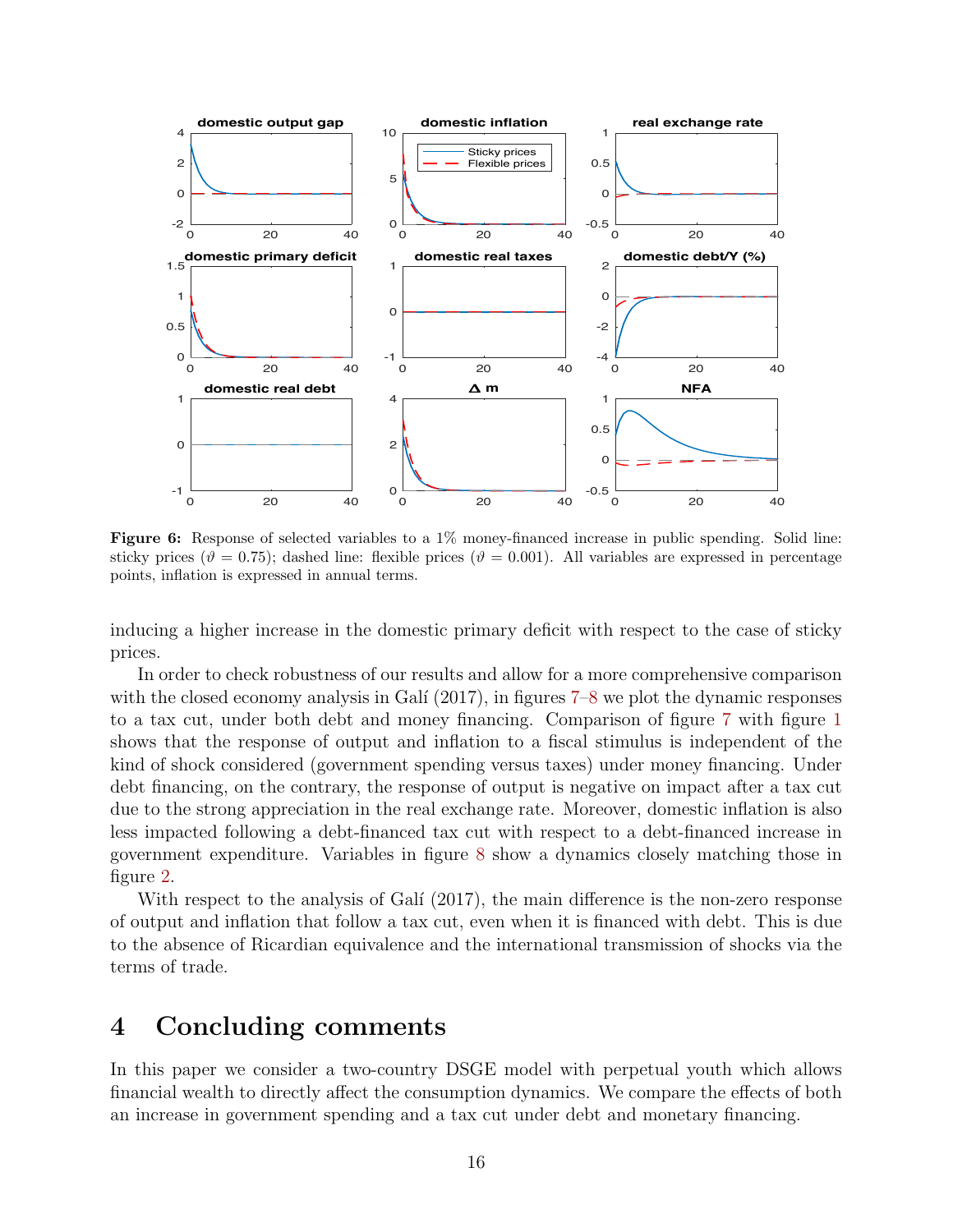<span id="page-18-0"></span>

Figure 7: Response of domestic output gap and inflation to a  $1\%$  tax cut. Upper panel: debt financing. Lower panel: money financing. All variables are expressed in percentage points, inflation is expressed in annual terms.

Our main finding is that the fiscal stimulus is considerably more expansionary, on both output and inflation, under monetary financing. This is due to the real depreciation implied by the monetary expansion. Compared to the debt-financed fiscal stimulus, the increase in money supply more than offsets the appreciation in the terms of trade induced by the fiscal shock. For the foreign country, on the other hand, we observe an output expansion in the case of debt-financed fiscal stimulus at Home and a recession in the case of monetary financing. Another contribution of our paper is that we compare our model with the standard closedeconomy DSGE model used by Galí (2017). We show that a money-financed fiscal stimulus is less expansionary in open economy because of the real appreciation of the currency. Moreover, we obtain similar macroeconomic outcomes following a tax cut, even when debt-financed.

Future research could include welfare analysis and an investigation on optimal monetary and fiscal policy. This would require to explicitly derive a reasonable welfare criterion and to properly model strategic interactions between the two countries.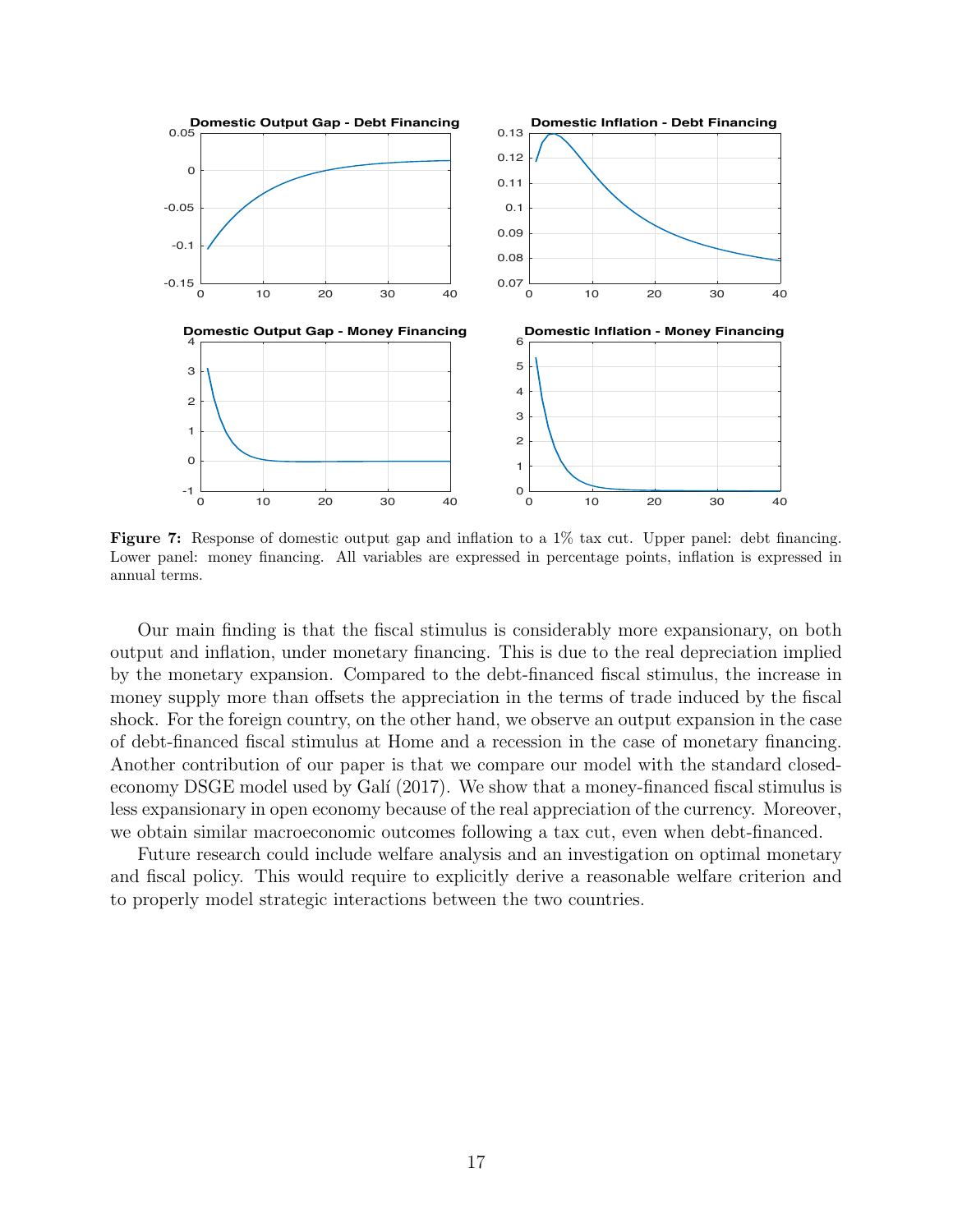<span id="page-19-0"></span>

Figure 8: Response of selected variables to a 1% tax cut. Solid line: debt-financing; dashed line: money financing. All variables are expressed in percentage points.

## References

Bénétrix, Agustín and Philip R. Lane (2013). "Fiscal Shocks and the Real Exchange Rate", International Journal of Central Banking vol. 9(3), pp. 1–32.

Blanchard, Olivier J. (1985). "Debt, Deficits, and Finite Horizons", Journal of Political Economy, 93.

Buiter, Willem H. (2014). ""The Simple Analytics of Helicopter Money: Why it Works Always", Economics E-Journal 8, 1–51.

Calvo, Guillermo. (1983) "Staggered Prices in a Utility Maximizing Framework", Journal of Monetary Policy, 12.

Castelnuovo, Efrem and Salvatore Nisticò (2010). "Stock Market Conditions and Monetary Policy in a DSGE Model for the U.S.", Journal of Economic Dynamics and Control vol.34(9), pp.1700–1731.

Corsetti, Giancarlo and Paolo Pesenti (2001). "Welfare And Macroeconomic Interdependence", *The Quarterly Journal of Economics*, vol. 116(2), pp. 421–445.

Corsetti, Giancarlo, André Meier and Gernot J. Müller (2012). "Twin Deficit or Twin Divergence? Fiscal Policy, Current Account, and Real Exchange Rate in the US", The Review of Economics and Statistics vol. 94(4), pp 878–895.

Devereux, Michael and Charles Engel (2003). "Monetary Policy in the Open Economy Revisited: Price Setting and Exchange-Rate Flexibility", Review of Economic Studies, vol. 70, pp. 765–783.

Di Giorgio, Giorgio and Salvatore Nisticò (2007). "Monetary Policy and Stock Prices in